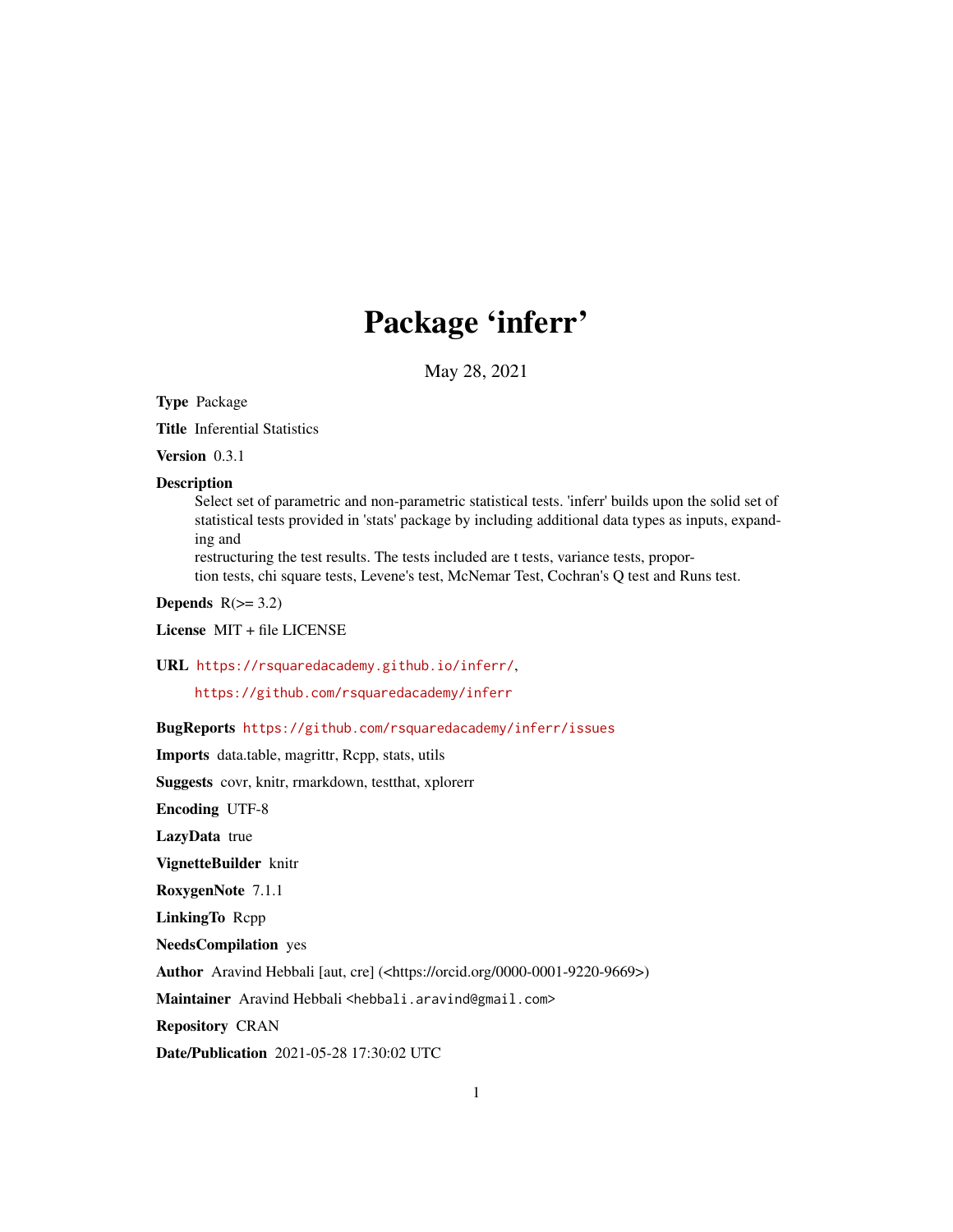## <span id="page-1-0"></span>R topics documented:

|       | $infer\_binom\_calc \dots \dots \dots \dots \dots \dots \dots \dots \dots \dots \dots \dots \dots \dots$ |    |
|-------|----------------------------------------------------------------------------------------------------------|----|
|       |                                                                                                          | -5 |
|       |                                                                                                          | -6 |
|       |                                                                                                          |    |
|       |                                                                                                          |    |
|       |                                                                                                          |    |
|       |                                                                                                          |    |
|       |                                                                                                          |    |
|       |                                                                                                          |    |
|       |                                                                                                          |    |
|       |                                                                                                          |    |
|       |                                                                                                          |    |
|       |                                                                                                          |    |
|       |                                                                                                          |    |
|       |                                                                                                          |    |
|       |                                                                                                          |    |
|       |                                                                                                          |    |
|       |                                                                                                          |    |
| Index |                                                                                                          | 29 |

exam *Dummy data set for Cochran's Q test*

#### Description

A dataset containing information about results of three exams.

#### Usage

exam

#### Format

A data frame with 15 rows and 3 variables:

exam1 result of exam1

exam2 result of exam2

exam3 result of exam3

#### Source

<https://www.spss-tutorials.com/spss-cochran-q-test/>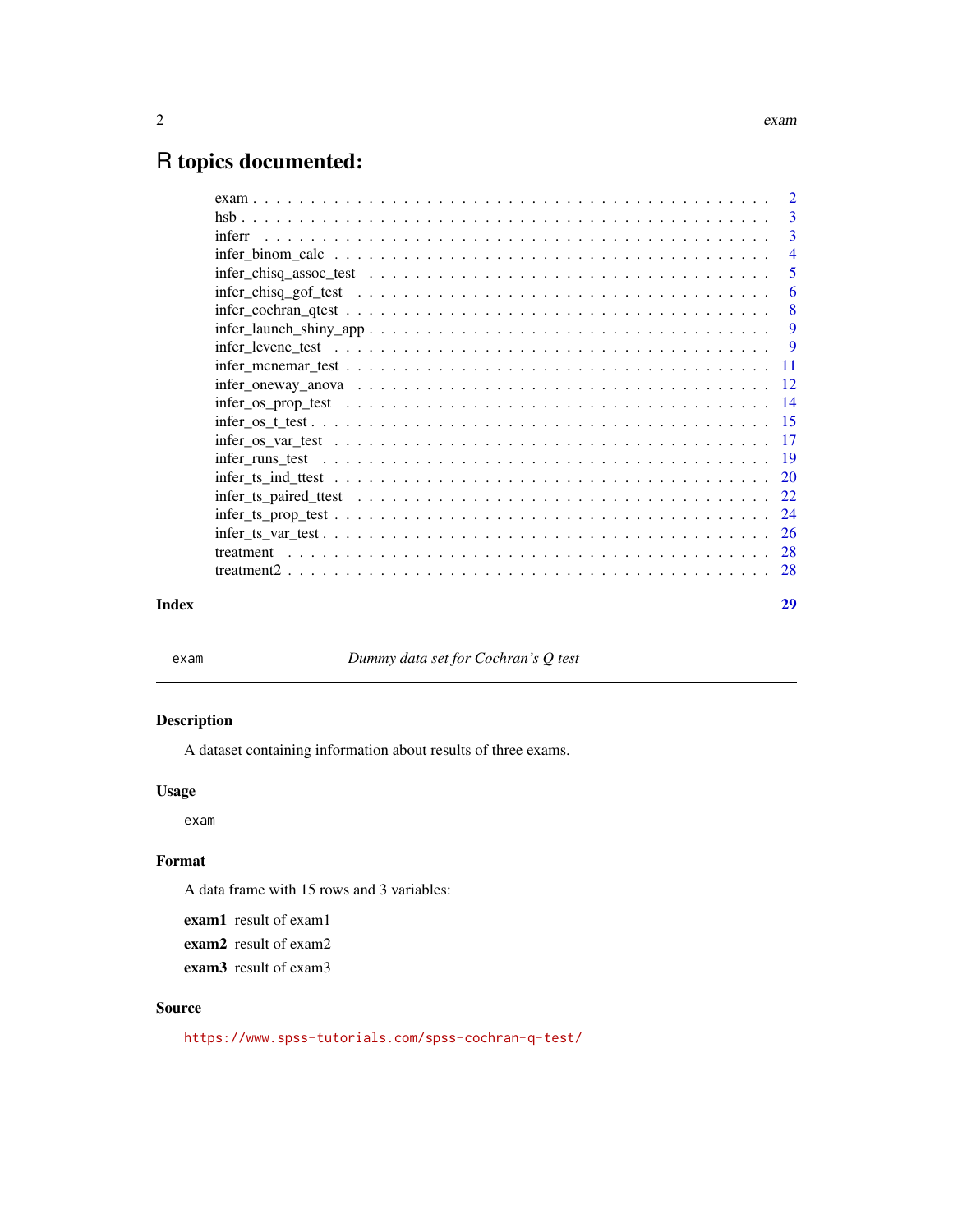#### <span id="page-2-0"></span>Description

A dataset containing demographic information and standardized test scores of high school students.

#### Usage

hsb

#### Format

A data frame with 200 rows and 10 variables:

id id of the student female gender of the student race ethnic background of the student ses socio-economic status of the student schtyp school type prog program type read scores from test of reading write scores from test of writing math scores from test of math science scores from test of science socst scores from test of social studies

#### Source

<https://nces.ed.gov/surveys/hsb/>

## inferr inferr *package*

#### Description

Parametric and non parametric statistical tests

#### Details

See the README on [GitHub](https://github.com/rsquaredacademy/inferr)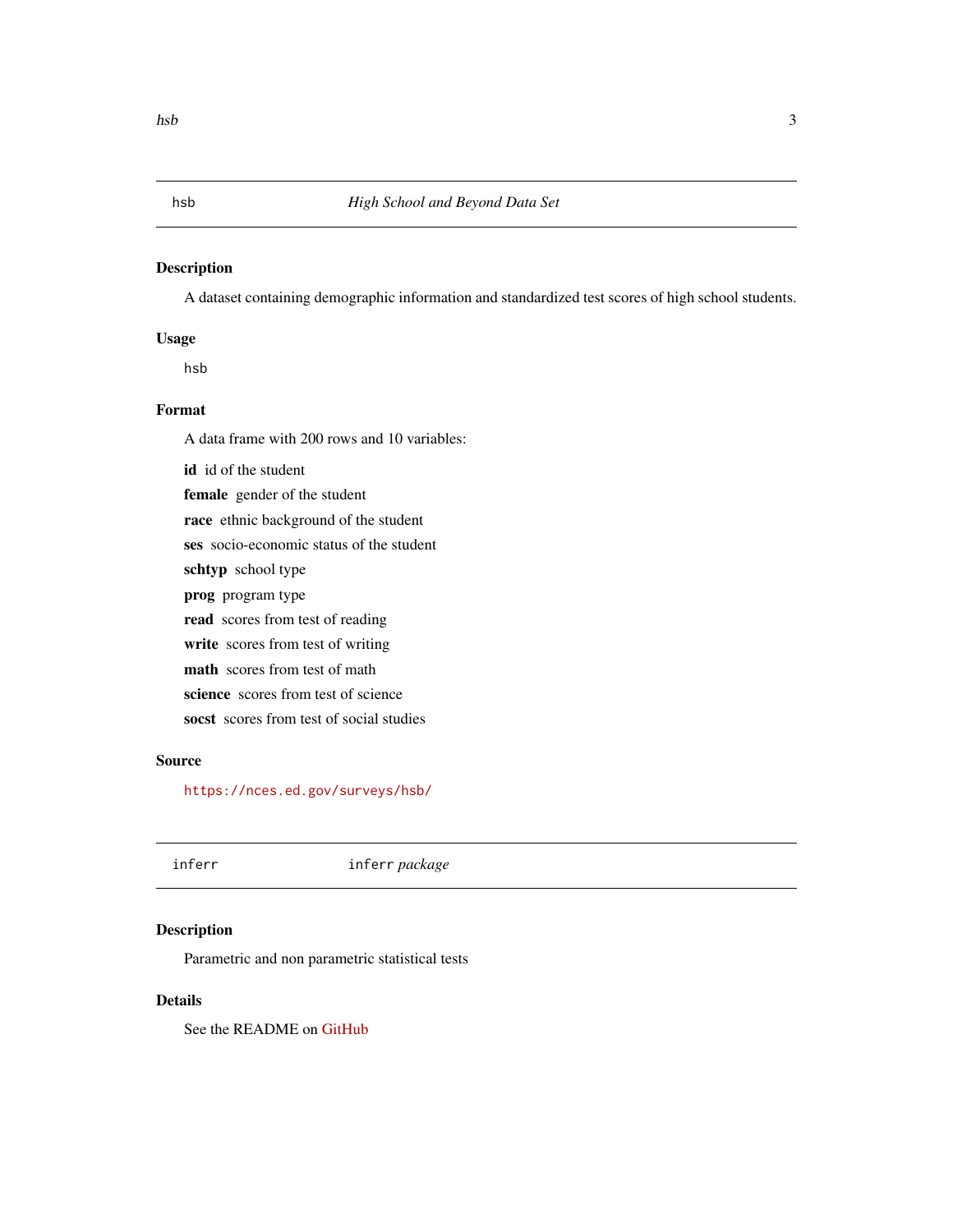<span id="page-3-0"></span>infer\_binom\_calc *Binomial Test*

#### Description

Test whether the proportion of successes on a two-level categorical dependent variable significantly differs from a hypothesized value.

#### Usage

```
infer\_binom\_calc(n, success, prob = 0.5, ...)
```

```
infer_binom_test(data, variable, prob = 0.5)
```
#### Arguments

| n              | number of observations                               |
|----------------|------------------------------------------------------|
| <b>SUCCESS</b> | number of successes                                  |
| prob           | assumed probability of success on a trial            |
|                | additional arguments passed to or from other methods |
| data           | a data.frame or a tibble                             |
| variable       | factor; column in data                               |

#### Value

infer\_binom\_test returns an object of class "infer\_binom\_test". An object of class "infer\_binom\_test" is a list containing the following components:

| $exp_k$    | expected number of successes    |
|------------|---------------------------------|
| $exp_p$    | expected probability of success |
| k          | number of successes             |
| n          | number of observations          |
| $obs_p$    | assumed probability of success  |
| pval_lower | lower one sided p value         |
| pval_upper | upper one sided p value         |

#### Deprecated Functions

```
binom_calc() and binom_test() have been deprecated. Instead use infer_binom_cal() and
infer_binom_test().
```
#### References

Hoel, P. G. 1984. Introduction to Mathematical Statistics. 5th ed. New York: Wiley.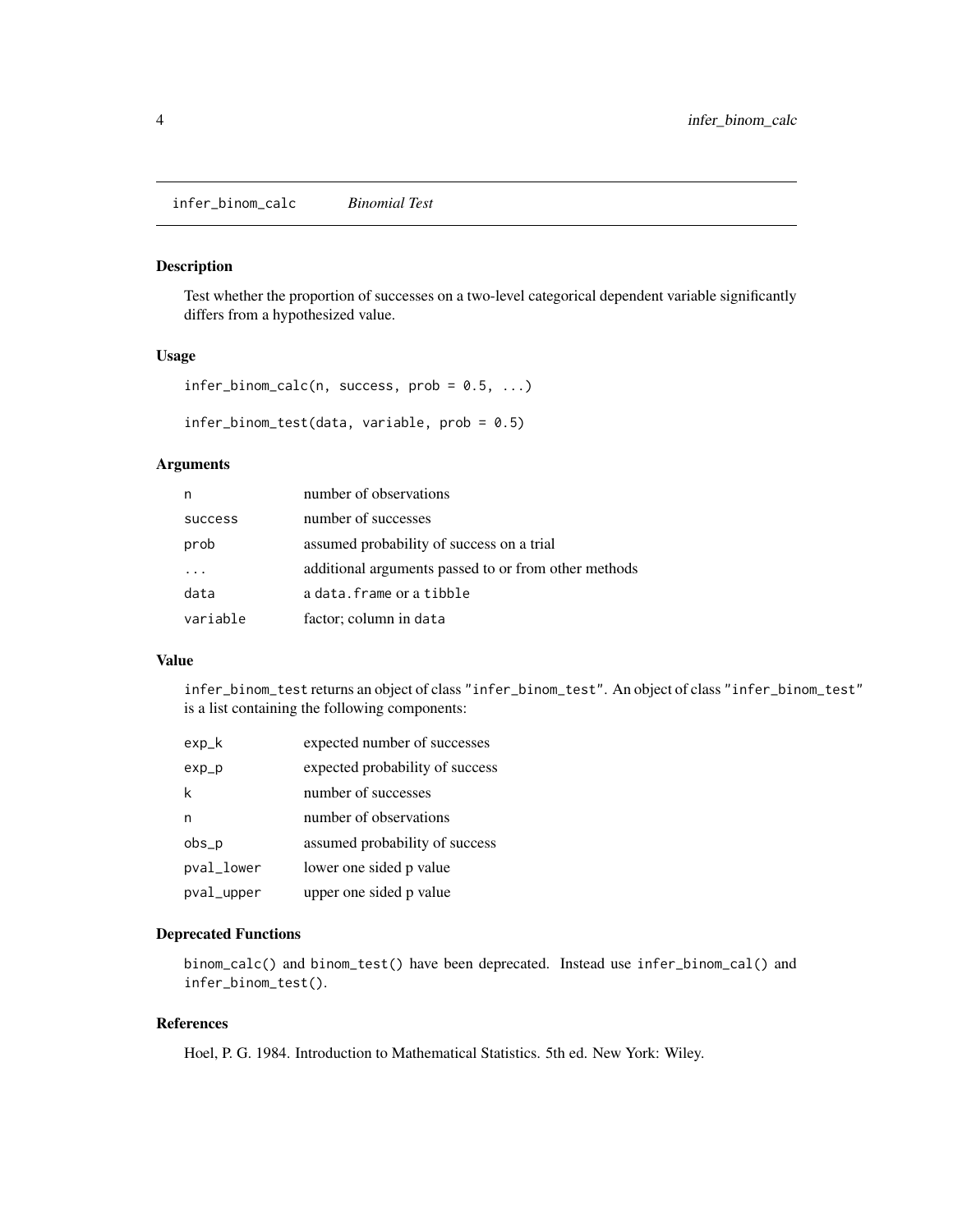#### <span id="page-4-0"></span>infer\_chisq\_assoc\_test 5

#### See Also

[binom.test](#page-0-0)

#### Examples

# using calculator  $infer\_binom\_calc(32, 13, prob = 0.5)$ 

# using data set infer\_binom\_test(hsb, female, prob = 0.5)

infer\_chisq\_assoc\_test

*Chi Square Test of Association*

#### Description

Chi Square test of association to examine if there is a relationship between two categorical variables.

#### Usage

infer\_chisq\_assoc\_test(data, x, y)

#### Arguments

| data | a data. frame or tibble |
|------|-------------------------|
| X    | factor: column in data  |
|      | factor; column in data  |

#### Value

infer\_chisq\_assoc\_test returns an object of class "infer\_chisq\_assoc\_test". An object of class "infer\_chisq\_assoc\_test" is a list containing the following components:

| chisquare                 | chi square                                    |  |
|---------------------------|-----------------------------------------------|--|
|                           | chisquare_lr likelihood ratio chi square      |  |
| chisquare_mantel_haenszel |                                               |  |
|                           | mantel haenszel chi square                    |  |
| chisquare_adjusted        |                                               |  |
|                           | continuity adjusted chi square                |  |
| contingency_coefficient   |                                               |  |
|                           | contingency coefficient                       |  |
| cramers_v                 | cramer's v                                    |  |
| df                        | degrees of freedom                            |  |
| ds                        | product of dimensions of the table of x and y |  |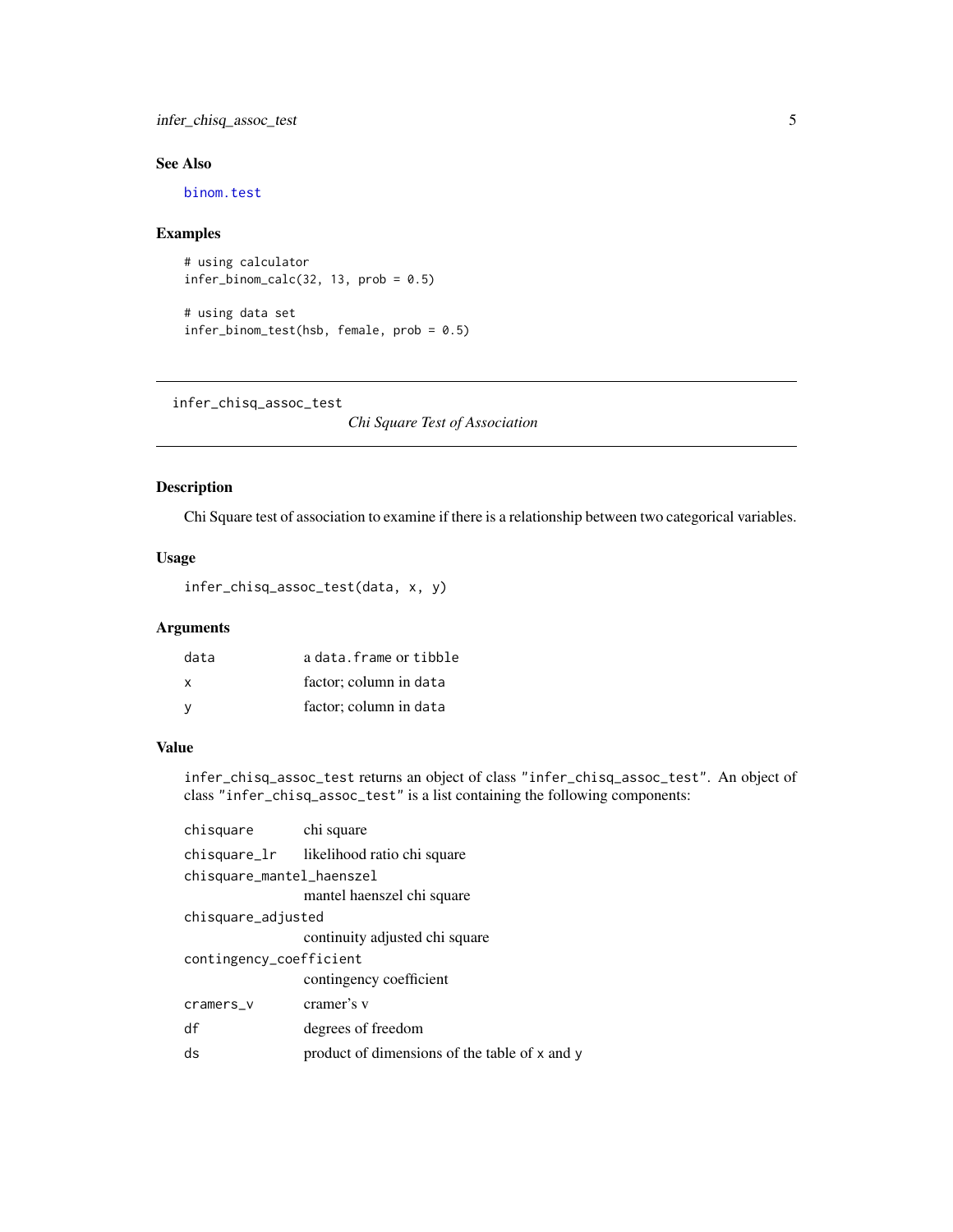| phi_coefficient                           |  |
|-------------------------------------------|--|
| phi coefficient                           |  |
| pval_chisquare p-value of chi square      |  |
| pval_chisquare_adjusted                   |  |
| p-value of continuity adjusted chi square |  |
| pval_chisquare_lr                         |  |
| p-value of likelihood ratio chi square    |  |
| pval_chisquare_mantel_haenszel            |  |
| p-value of mantel haenszel chi square     |  |

#### Deprecated Function

chisq\_test() has been deprecated. Instead use infer\_chisq\_assoc\_test().

#### References

Sheskin, D. J. 2007. Handbook of Parametric and Nonparametric Statistical Procedures, 4th edition. : Chapman & Hall/CRC.

#### See Also

[chisq.test](#page-0-0)

#### Examples

infer\_chisq\_assoc\_test(hsb, female, schtyp)

```
infer_chisq_assoc_test(hsb, female, ses)
```
infer\_chisq\_gof\_test *Chi Square Goodness of Fit Test*

#### Description

Test whether the observed proportions for a categorical variable differ from hypothesized proportions

#### Usage

```
infer_chisq_gof_test(data, x, y, correct = FALSE)
```
#### Arguments

| data    | a data. frame or tibble                           |
|---------|---------------------------------------------------|
| X       | factor; column in data                            |
| y       | expected proportions                              |
| correct | logical; if TRUE continuity correction is applied |

<span id="page-5-0"></span>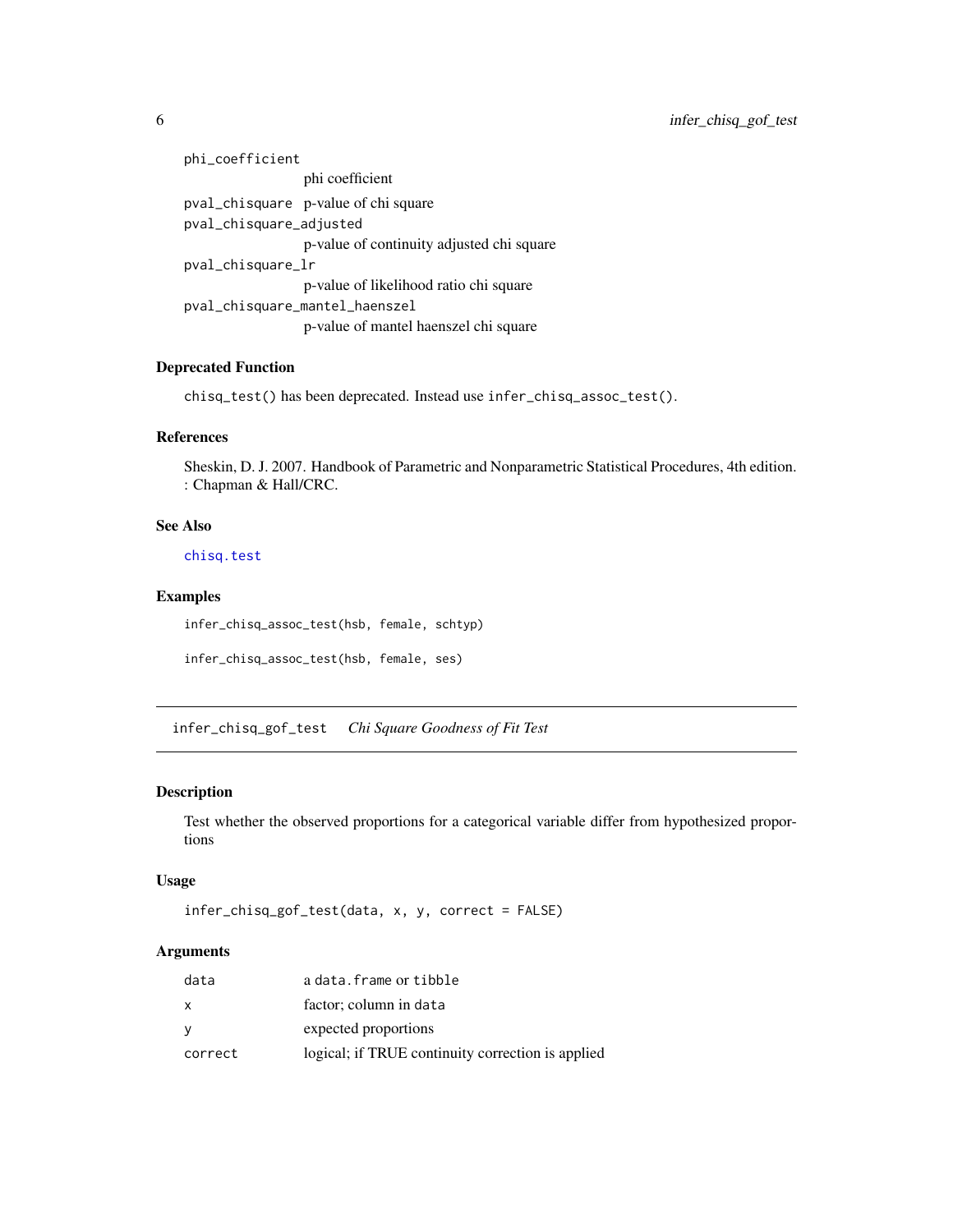#### <span id="page-6-0"></span>Value

infer\_chisq\_gof\_test returns an object of class "infer\_chisq\_gof\_test". An object of class "infer\_chisq\_gof\_test" is a list containing the following components:

| categories         | levels of x                          |  |
|--------------------|--------------------------------------|--|
| chisquare          | chi square statistic                 |  |
| deviation          | deviation of observed from frequency |  |
| degrees_of_freedom |                                      |  |
|                    | chi square degrees of freedom        |  |
| expected_frequency |                                      |  |
|                    | expected frequency/proportion        |  |
| n levels           | number of levels of x                |  |
| observed_frequency |                                      |  |
|                    | observed frequency/proportion        |  |
| pvalue             | p-value                              |  |
| sample_size        | number of observations               |  |
| std residuals      | standardized residuals               |  |
| varname            | name of categorical variable         |  |

#### Deprecated Function

chisq\_gof() has been deprecated. Instead use infer\_chisq\_gof\_test()

#### References

Sheskin, D. J. 2007. Handbook of Parametric and Nonparametric Statistical Procedures, 4th edition. : Chapman & Hall/CRC.

#### See Also

[chisq.test](#page-0-0)

### Examples

```
infer_chisq_gof_test(hsb, race, c(20, 20, 20, 140))
# apply continuity correction
infer_chisq_gof_test(hsb, race, c(20, 20, 20, 140), correct = TRUE)
```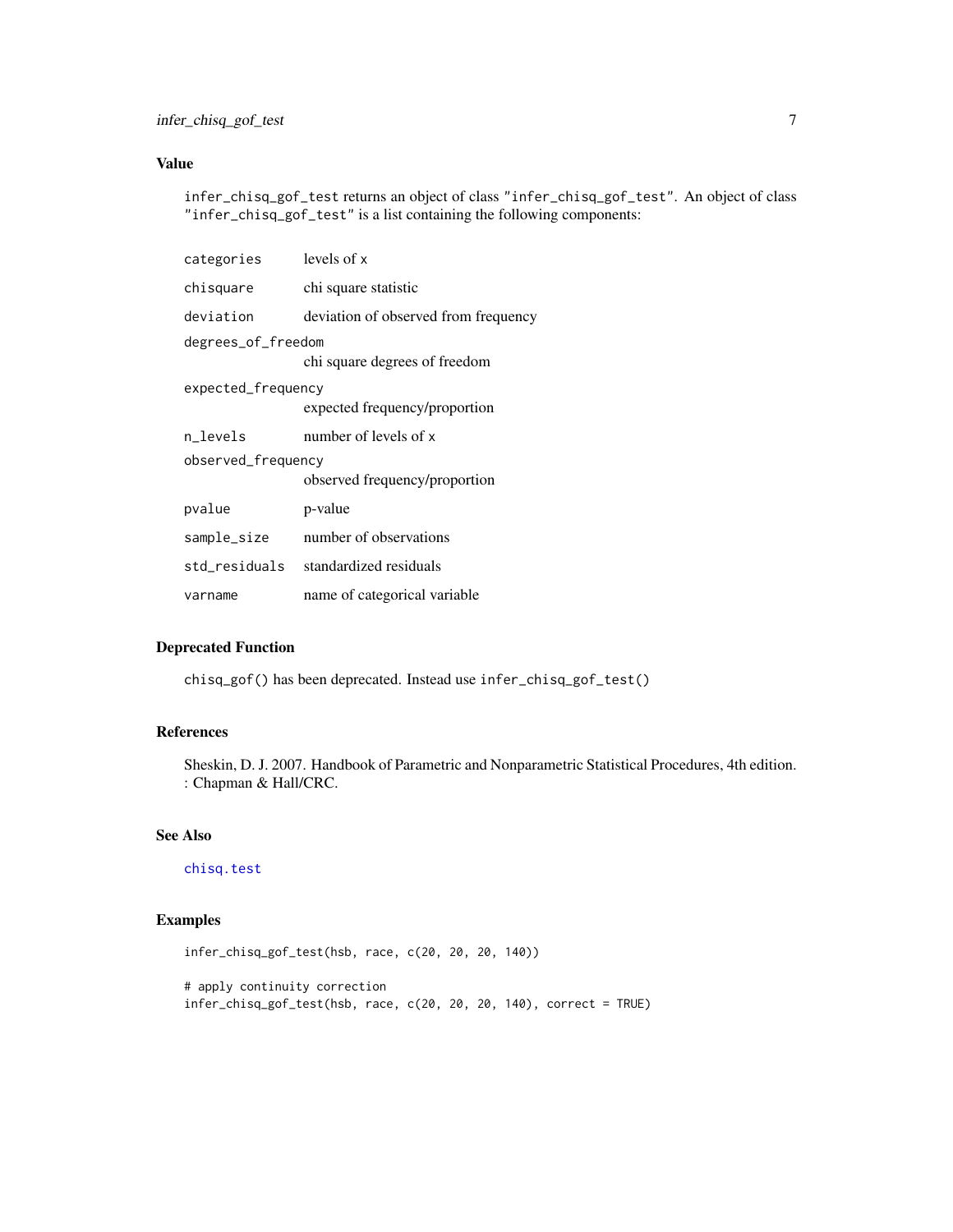#### <span id="page-7-0"></span>Description

Test if the proportions of 3 or more dichotomous variables are equal in the same population.

#### Usage

```
infer_cochran_qtest(data, ...)
```
#### Arguments

| data    | a data. frame or tibble |
|---------|-------------------------|
| $\cdot$ | columns in data         |

#### Value

infer\_cochran\_qtest returns an object of class "infer\_cochran\_qtest". An object of class "infer\_cochran\_qtest" is a list containing the following components:

| df     | degrees of freedom     |
|--------|------------------------|
| n      | number of observations |
| pvalue | p value                |
|        | cochran's q statistic  |

#### Deprecated Function

cochran\_test() has been deprecated. Instead use infer\_cochran\_qtest().

#### References

Sheskin, D. J. 2007. Handbook of Parametric and Nonparametric Statistical Procedures, 4th edition. : Chapman & Hall/CRC.

#### Examples

infer\_cochran\_qtest(exam, exam1, exam2, exam3)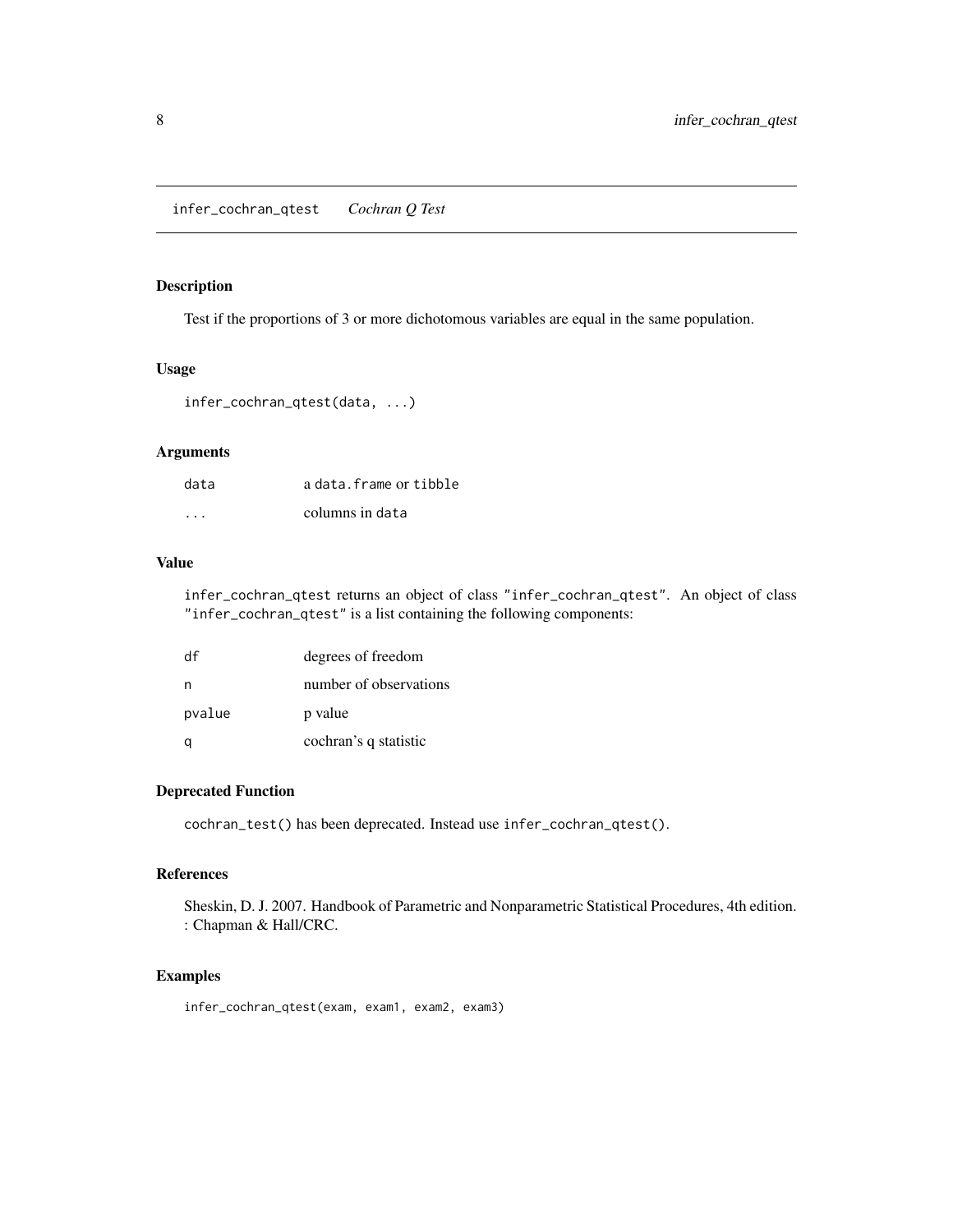<span id="page-8-0"></span>infer\_launch\_shiny\_app

*Launch Shiny App*

#### Description

Launches shiny app

#### Usage

infer\_launch\_shiny\_app()

#### Examples

## Not run: infer\_launch\_shiny\_app()

## End(Not run)

infer\_levene\_test *Levene's test for equality of variances*

#### Description

infer\_levene\_test reports Levene's robust test statistic for the equality of variances and the two statistics proposed by Brown and Forsythe that replace the mean in Levene's formula with alternative location estimators. The first alternative replaces the mean with the median. The second alternative replaces the mean with the 10

#### Usage

```
infer_levene_test(data, ...)
## Default S3 method:
infer_levene_test(data, ..., group_var = NULL, trim_mean = 0.1)
```
#### Arguments

| data      | a data. frame or tibble  |
|-----------|--------------------------|
|           | numeric; columns in data |
| group_var | factor; column in data   |
| trim mean | trimmed mean             |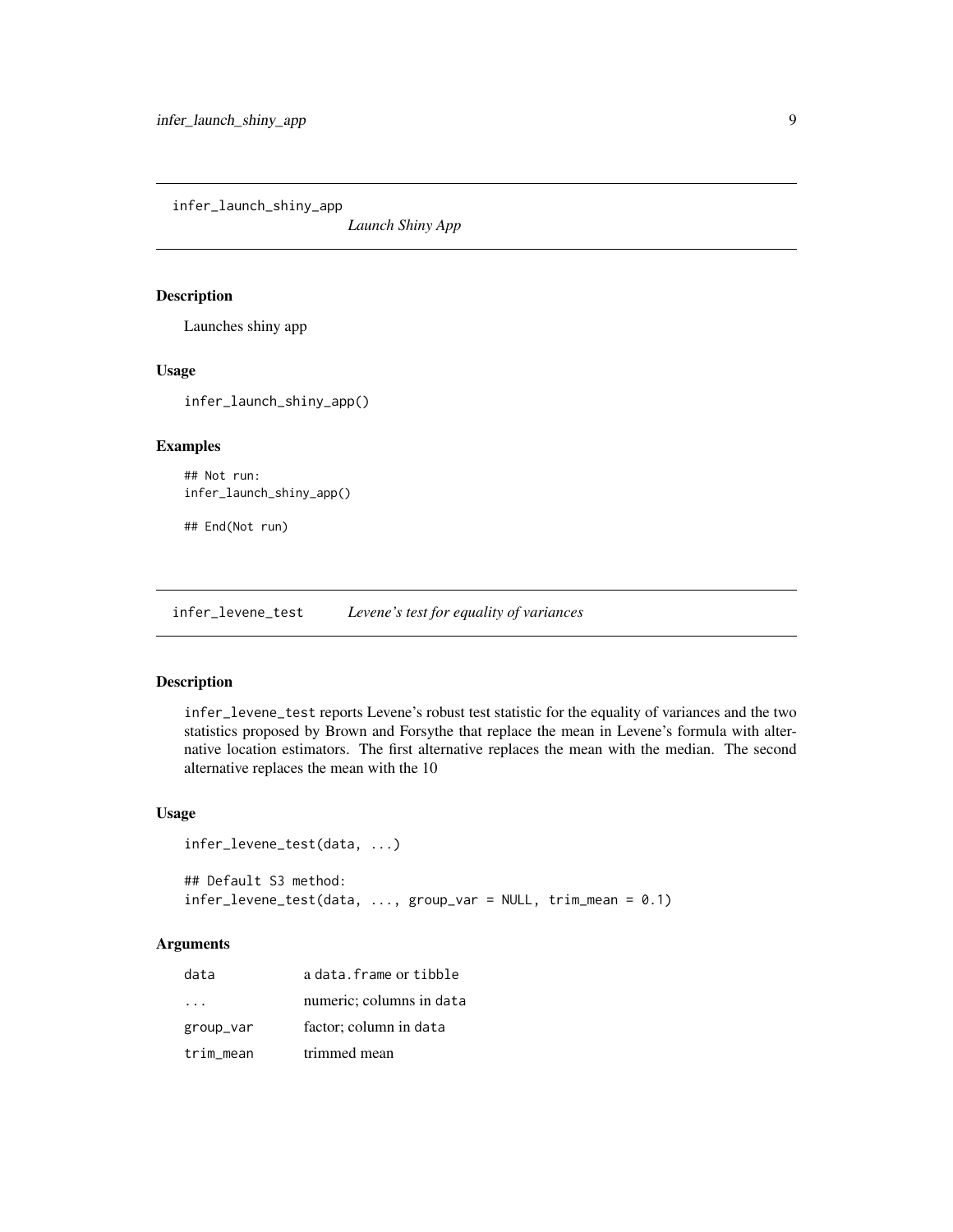#### Value

infer\_levene\_test returns an object of class "infer\_levene\_test". An object of class "infer\_levene\_test" is a list containing the following components:

| bf    | Brown and Forsythe f statistic                                 |
|-------|----------------------------------------------------------------|
| p_bf  | p-value for Brown and Forsythe f statistic                     |
| lev   | Levene's f statistic                                           |
| p_lev | p-value for Levene's f statistic                               |
| bft   | Brown and Forsythe f statistic using trimmed mean              |
| p_bft | p-value for Brown and Forsythe f statistic using trimmed mean  |
| avgs  | mean for each level of the grouping variable                   |
| sds   | standard deviations for each level of the grouping variable    |
| avg   | combined mean                                                  |
| sd    | combined standard deviation                                    |
| n     | number of observations                                         |
| n_df  | numerator degrees of freedom                                   |
| d_df  | denominator degrees of freedom                                 |
| levs  | levels of the grouping variable                                |
| lens  | number of observations for each level of the grouping variable |
| type  | alternative hypothesis                                         |

#### Deprecated Function

levene\_test() has been deprecated. Instead use infer\_levene\_test().

#### References

Bland, M. 2000. An Introduction to Medical Statistics. 3rd ed. Oxford: Oxford University Press.

Brown, M. B., and A. B. Forsythe. 1974. Robust tests for the equality of variances. Journal of the American Statistical Association 69: 364–367.

Carroll, R. J., and H. Schneider. 1985. A note on Levene's tests for equality of variances. Statistics and Probability Letters 3: 191–194.

#### Examples

```
# using grouping variable
infer_levene_test(hsb, read, group_var = race)
# using variables
infer_levene_test(hsb, read, write, socst)
```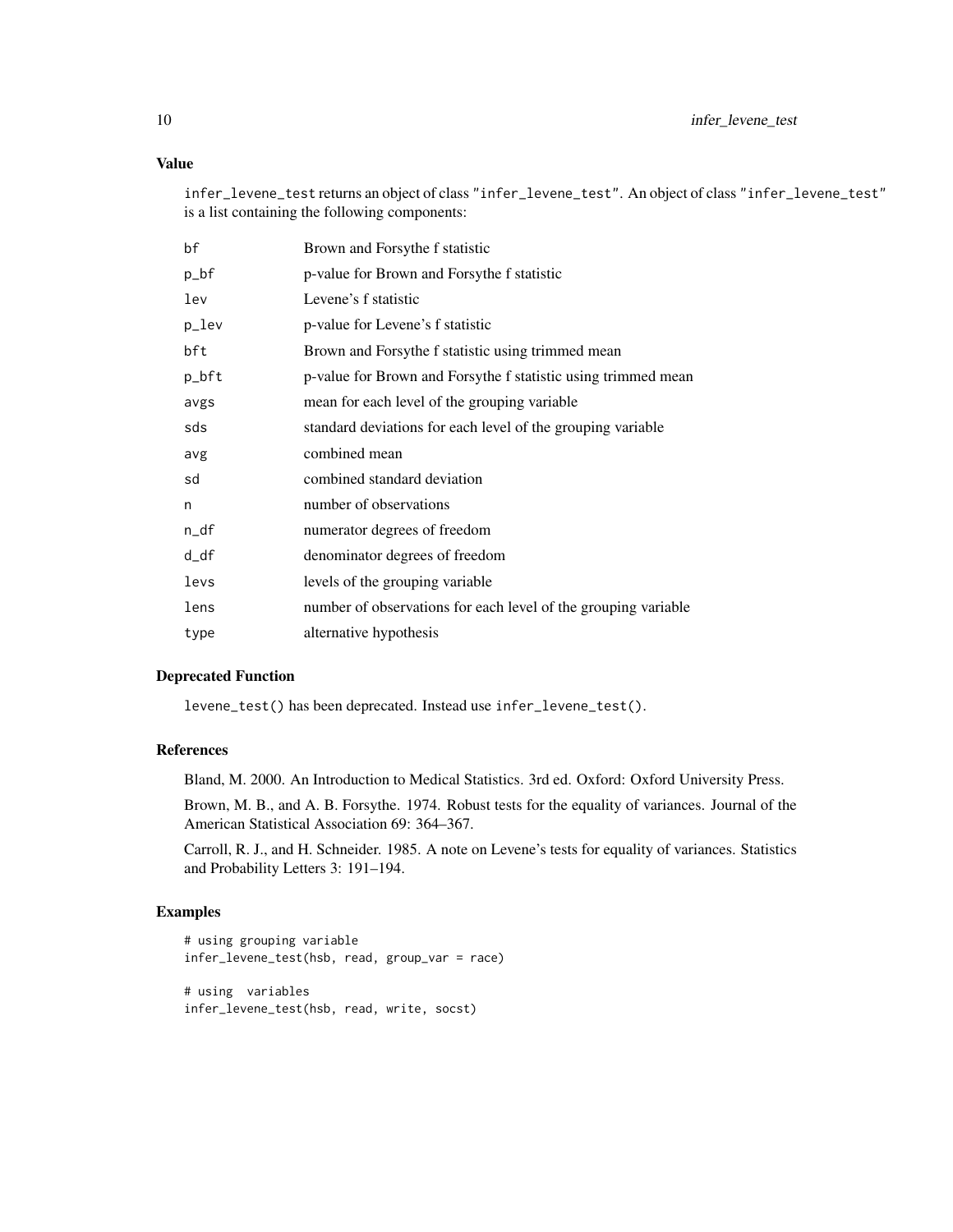<span id="page-10-0"></span>infer\_mcnemar\_test *McNemar Test*

#### Description

Test if the proportions of two dichotomous variables are equal in the same population.

#### Usage

 $infer\_mcnemar_test(data, x = NULL, y = NULL)$ 

#### Arguments

| data | a data. frame or tibble |
|------|-------------------------|
| x    | factor; column in data  |
|      | factor; column in data  |

#### Value

infer\_mcnemar\_test returns an object of class "infer\_mcnemar\_test". An object of class "infer\_mcnemar\_test" is a list containing the following components:

| statistic | chi square statistic                               |
|-----------|----------------------------------------------------|
| df        | degrees of freedom                                 |
| pvalue    | p-value                                            |
| exactp    | exact p-value                                      |
| cstat     | continuity correction chi square statistic         |
| cpvalue   | continuity correction p-value                      |
| kappa     | kappa coefficient; measure of interrater agreement |
| std_err   | asymptotic standard error                          |
| kappa_cil | 95% kappa lower confidence limit                   |
| kappa_ciu | 95% kappa upper confidence limit                   |
| cases     | cases                                              |
| controls  | controls                                           |
| ratio     | ratio of proportion with factor                    |
| odratio   | odds ratio                                         |
| tbl       | two way table                                      |

#### Deprecated Function

mcnermar\_test() has been deprecated. Instead use infer\_mcnemar\_test().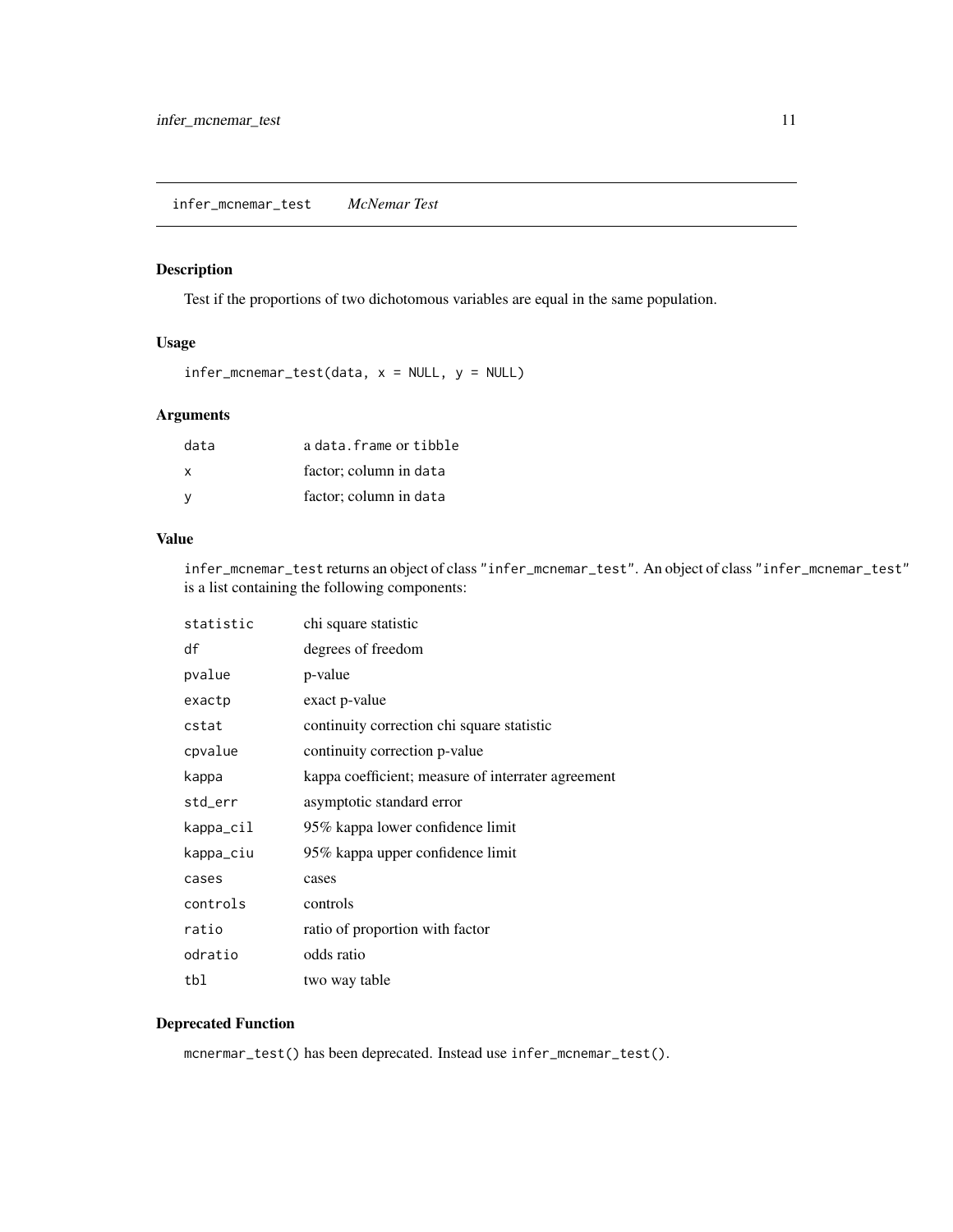#### <span id="page-11-0"></span>References

Sheskin, D. J. 2007. Handbook of Parametric and Nonparametric Statistical Procedures, 4th edition. : Chapman & Hall/CRC.

#### See Also

[mcnemar.test](#page-0-0)

#### Examples

```
# using variables from data
hb \leq hsbhb$himath <- ifelse(hsb$math > 60, 1, 0)
hb$hiread <- ifelse(hsb$read > 60, 1, 0)
infer_mcnemar_test(hb, himath, hiread)
# test if the proportion of students in himath and hiread group is same
himath <- ifelse(hsb$math > 60, 1, 0)
hiread <- ifelse(hsb$read > 60, 1, 0)
infer_mcnemar_test(table(himath, hiread))
# using matrix
infer_mcnemar_test(matrix(c(135, 18, 21, 26), nrow = 2))
```
infer\_oneway\_anova *One Way ANOVA*

#### Description

One way analysis of variance

#### Usage

```
infer_oneway_anova(data, x, y, ...)
```
#### Arguments

| data     | a data. frame or a tibble                            |
|----------|------------------------------------------------------|
| X        | numeric; column in data                              |
| <b>V</b> | factor; column in data                               |
|          | additional arguments passed to or from other methods |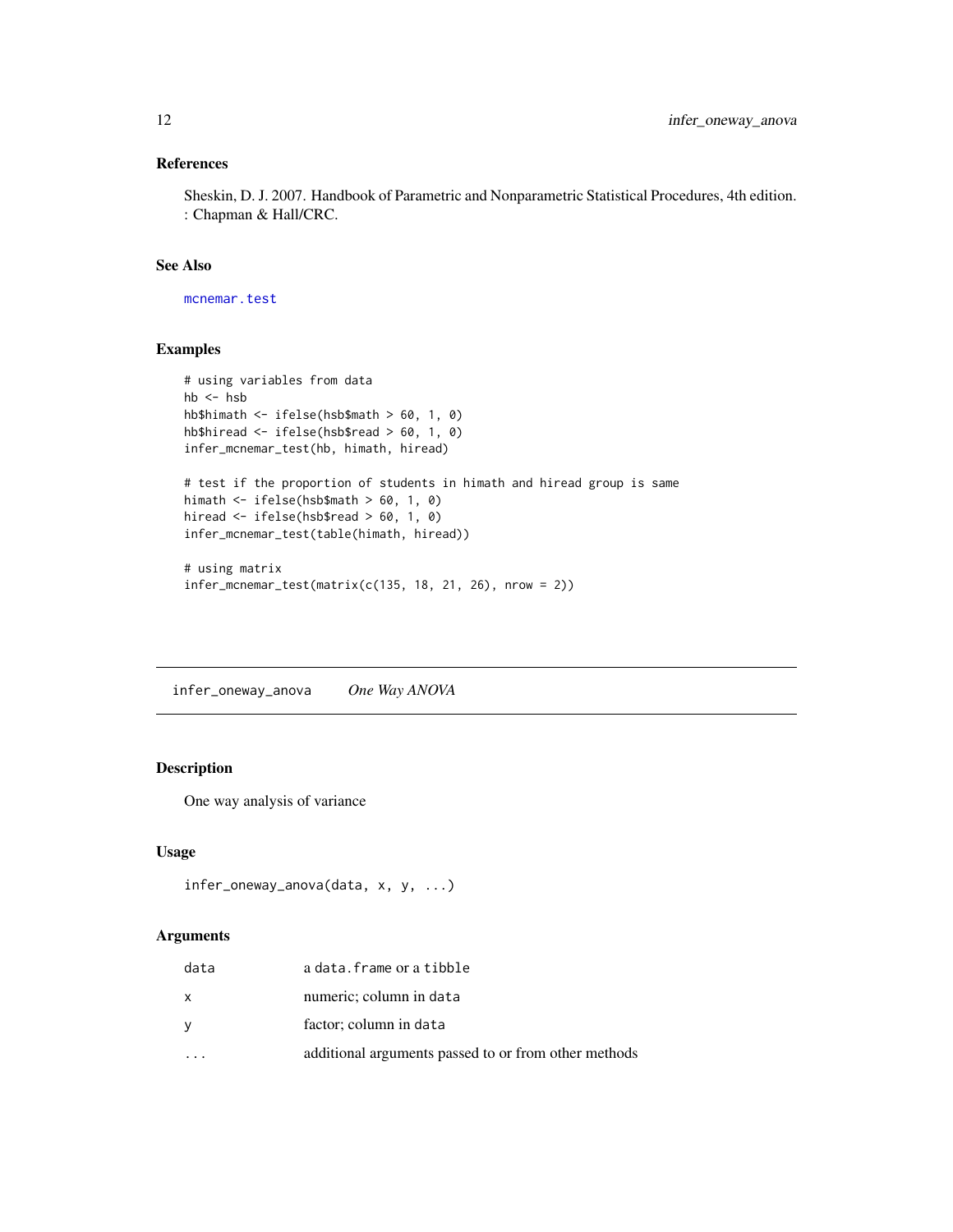#### <span id="page-12-0"></span>Value

infer\_oneway\_anova returns an object of class "infer\_oneway\_anova". An object of class "infer\_oneway\_anova" is a list containing the following components:

| adjusted_r2 | adjusted r squared value          |
|-------------|-----------------------------------|
| df_btw      | between groups degress of freedom |
| df_within   | within groups degress of freedom  |
| df_total    | total degress of freedom          |
| fstat       | f value                           |
| group_stats | group statistics                  |
| ms_btw      | between groups mean square        |
| ms_within   | within groups mean square         |
| obs         | number of observations            |
| pval        | p value                           |
| r2          | r squared value                   |
| rmse        | root mean squared error           |
| ss_between  | between group sum of squares      |
| ss_within   | within group sum of squares       |
| ss_total    | total sum of squares              |

#### References

Kutner, M. H., Nachtsheim, C., Neter, J., & Li, W. (2005). Applied linear statistical models. Boston: McGraw-Hill Irwin.

#### See Also

[anova](#page-0-0)

#### Examples

```
infer_oneway_anova(mtcars, mpg, cyl)
infer_oneway_anova(hsb, write, prog)
```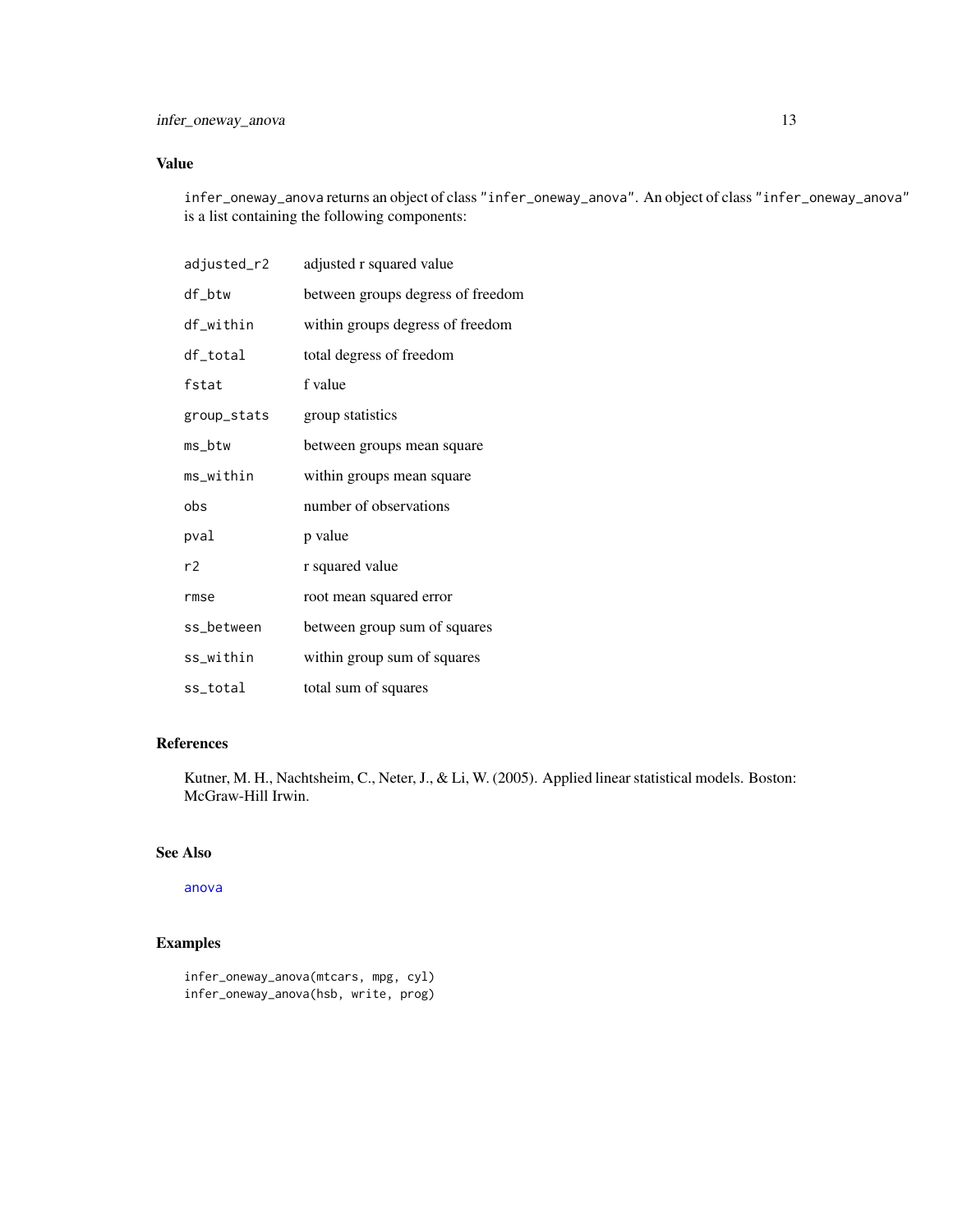#### <span id="page-13-0"></span>Description

infer\_os\_prop\_test compares proportion in one group to a specified population proportion.

#### Usage

```
infer_os_prop_test(
  data,
 variable = NULL,
 prob = 0.5,
 phat = 0.5,
 alternative = c("both", "less", "greater", "all")
)
## Default S3 method:
infer_os_prop_test(
 data,
 variable = NULL,
 prob = 0.5,
 phat = 0.5,
  alternative = c("both", "less", "greater", "all")
\mathcal{L}
```
#### Arguments

| data        | numeric vector of length 1 or a data. frame or tibble                                                                                                              |
|-------------|--------------------------------------------------------------------------------------------------------------------------------------------------------------------|
| variable    | factor; column in data                                                                                                                                             |
| prob        | hypothesised proportion                                                                                                                                            |
| phat        | observed proportion                                                                                                                                                |
| alternative | a character string specifying the alternative hypothesis, must be one of "both"<br>(default), "greater", "less" or "all". You can specify just the initial letter. |

#### Value

infer\_os\_prop\_test returns an object of class "infer\_os\_prop\_test". An object of class "infer\_os\_prop\_test" is a list containing the following components:

|                | number of observations         |
|----------------|--------------------------------|
| phat           | proportion of 1's              |
| р              | assumed probability of success |
| $\overline{z}$ | z statistic                    |
| sig            | p-value for z statistic        |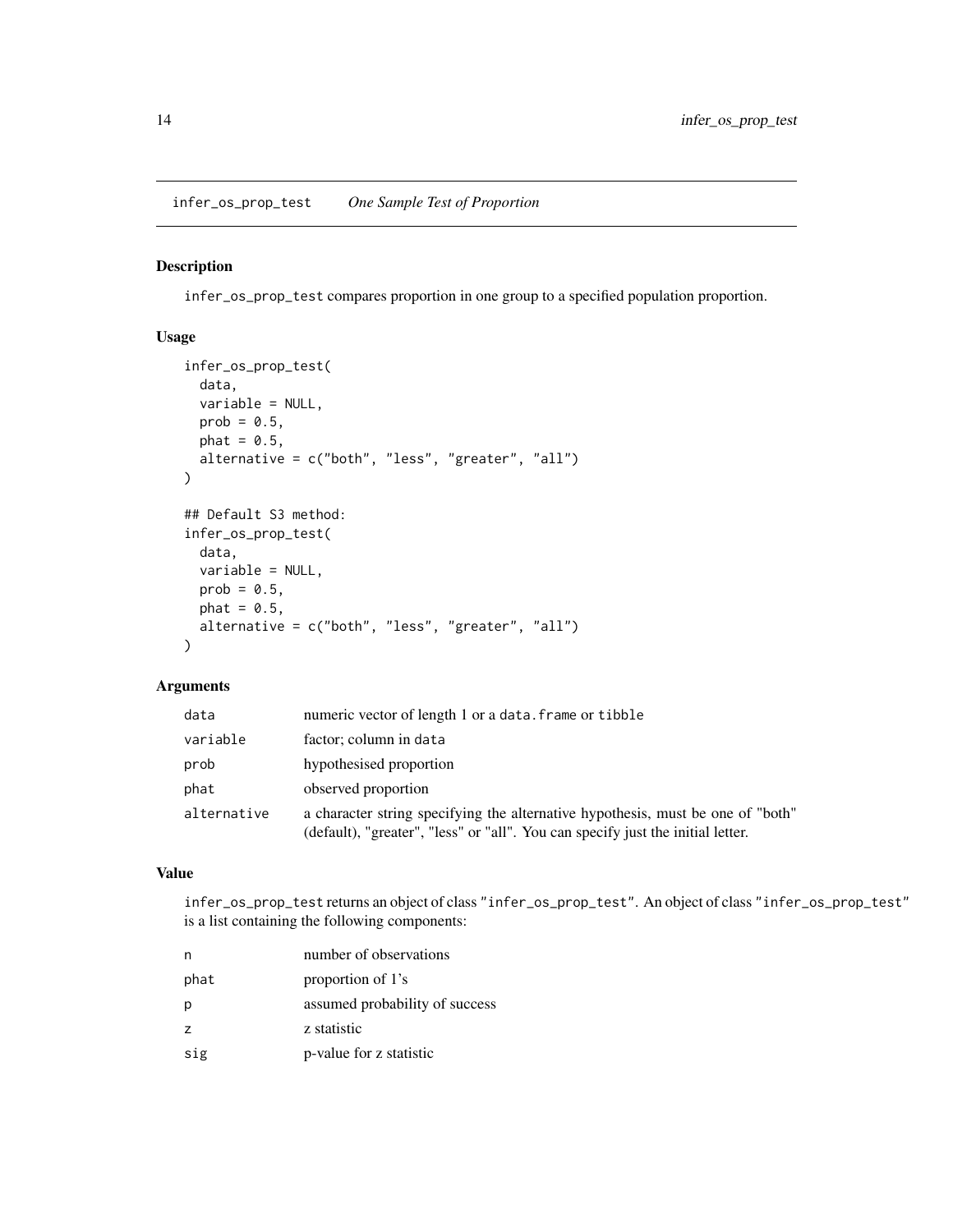<span id="page-14-0"></span>

| alt       | alternative hypothesis              |
|-----------|-------------------------------------|
| obs       | observed number of 0's and 1's      |
| exp       | expected number of 0's and 1's      |
| deviation | deviation of observed from expected |
| ht2       | standardized resiudals              |

#### Deprecated Function

prop\_test() has been deprecated. Instead use infer\_os\_prop\_test().

#### References

Sheskin, D. J. 2007. Handbook of Parametric and Nonparametric Statistical Procedures, 4th edition. : Chapman & Hall/CRC.

#### See Also

[prop.test](#page-0-0) [binom.test](#page-0-0)

#### Examples

```
# use as a calculator
infer\_os\_prop\_test(200, prob = 0.5, phat = 0.3)# using data set
infer_os_prop_test(hsb, female, prob = 0.5)
```
infer\_os\_t\_test *One Sample t Test*

#### Description

infer\_os\_t\_test performs t tests on the equality of means. It tests the hypothesis that a sample has a mean equal to a hypothesized value.

#### Usage

```
infer_os_t_test(
  data,
  x,
 mu = 0,
 alpha = 0.05,
 alternative = c("both", "less", "greater", "all"),
  ...
\mathcal{L}
```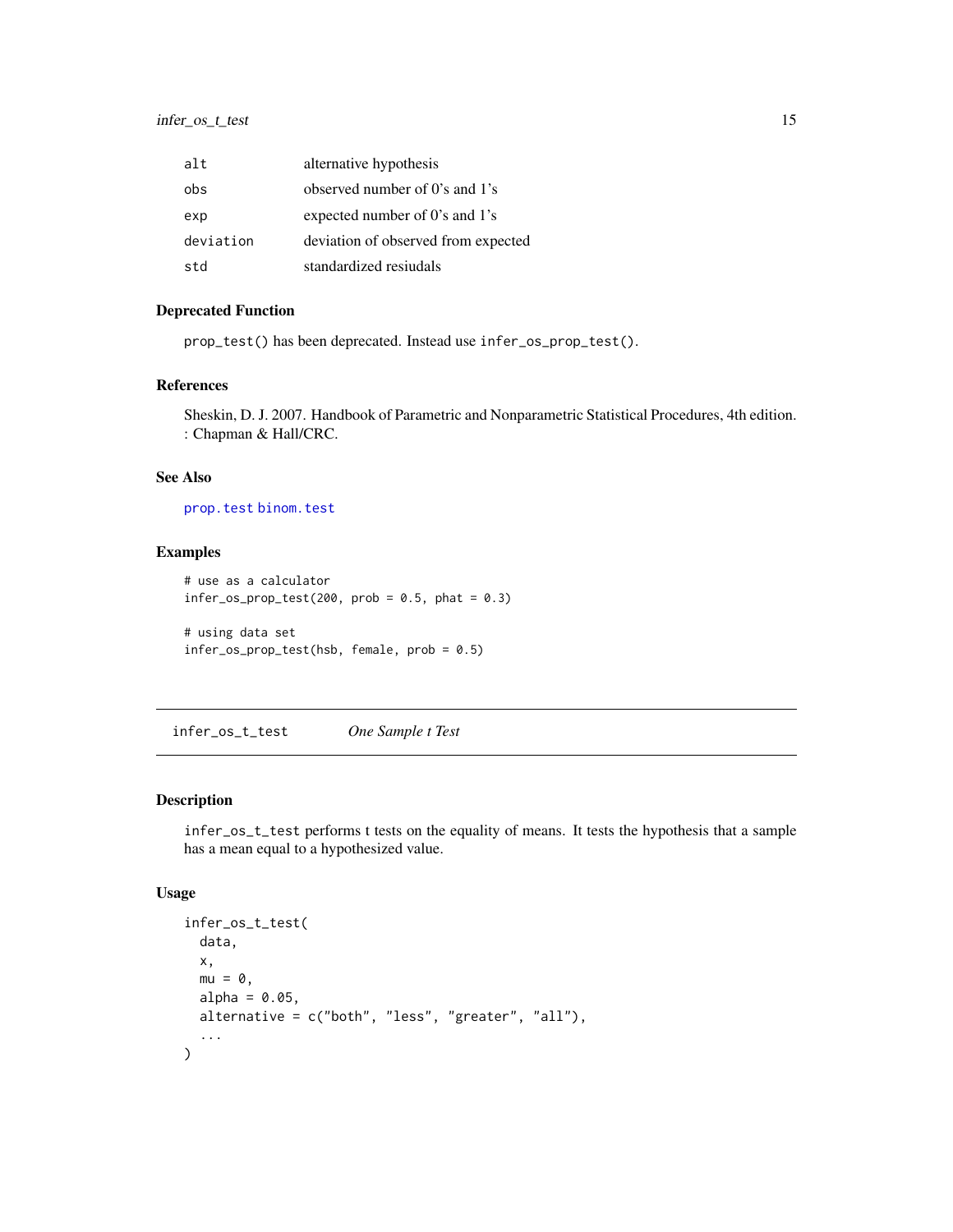#### Arguments

| data                    | a data. frame or tibble                                                                                                                                           |
|-------------------------|-------------------------------------------------------------------------------------------------------------------------------------------------------------------|
| $\times$                | numeric; column in data                                                                                                                                           |
| mu                      | a number indicating the true value of the mean                                                                                                                    |
| alpha                   | acceptable tolerance for type I error                                                                                                                             |
| alternative             | a character string specifying the alternative hypothesis, must be one of "both"<br>(default), "greater", "less" or "all". You can specify just the initial letter |
| $\cdot$ $\cdot$ $\cdot$ | additional arguments passed to or from other methods                                                                                                              |

#### Value

infer\_os\_t\_test returns an object of class "infer\_os\_t\_test". An object of class "infer\_os\_t\_test" is a list containing the following components:

| mu          | a number indicating the true value of the mean |
|-------------|------------------------------------------------|
| n           | number of observations                         |
| df          | degrees of freedom                             |
| Mean        | observed mean of x                             |
| stddev      | standard deviation of x                        |
| std_err     | estimate of standard error                     |
| test_stat   | t statistic                                    |
| confint     | confidence interval for the mean               |
| mean_diff   | mean difference                                |
| mean_diff_l | lower confidence limit for mean difference     |
| mean_diff_u | upper confidence limit for mean difference     |
| $p_1$       | lower one-sided p-value                        |
| $p_u$       | upper one-sided p-value                        |
| p           | two sided p-value                              |
| conf        | confidence level                               |
| type        | alternative hypothesis                         |
| var_name    | name of x                                      |

#### Deprecated Function

ttest() has been deprecated. Instead use infer\_os\_t\_test().

#### References

Sheskin, D. J. 2007. Handbook of Parametric and Nonparametric Statistical Procedures, 4th edition. : Chapman & Hall/CRC.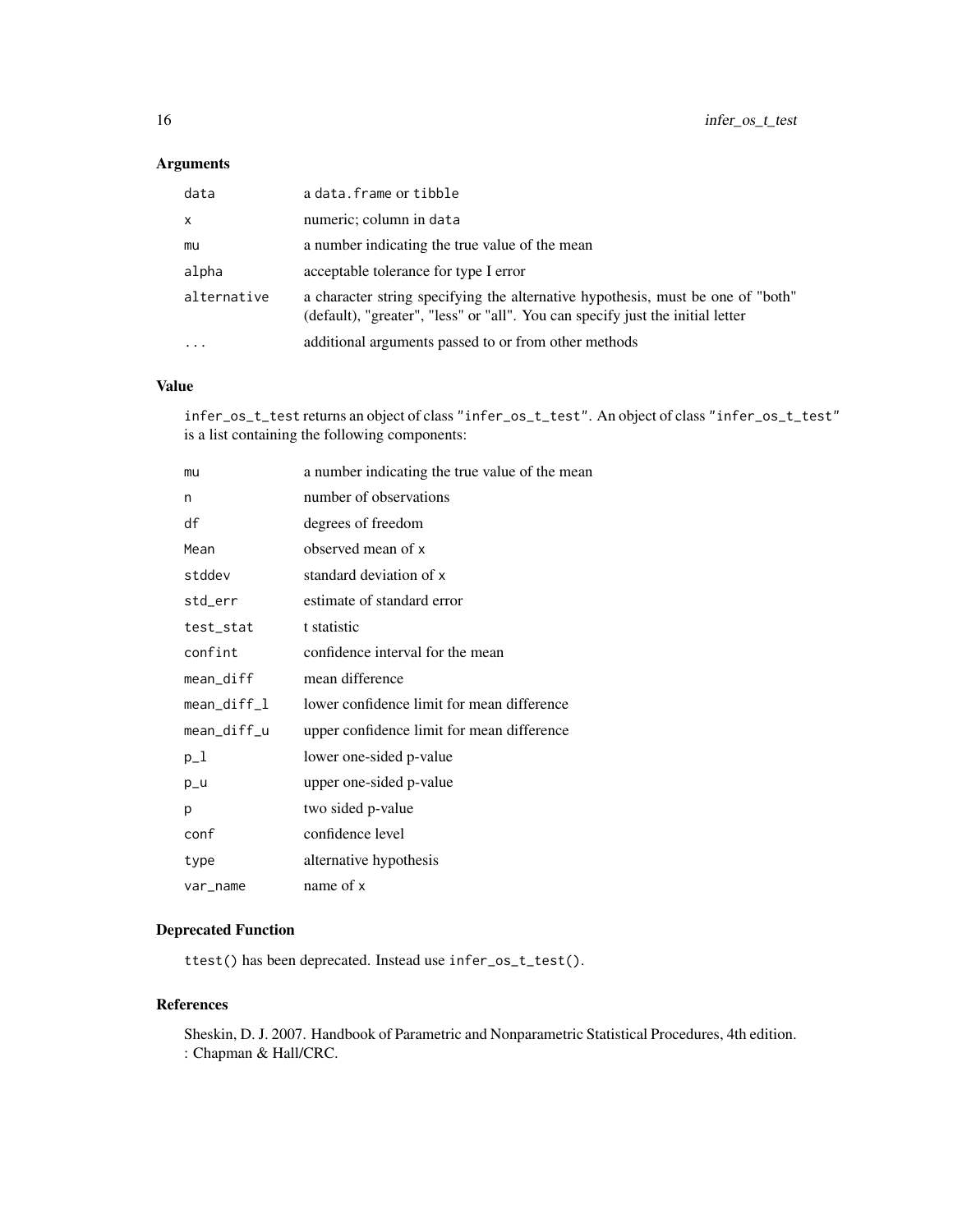<span id="page-16-0"></span>infer\_os\_var\_test 17

#### See Also

[t.test](#page-0-0)

#### Examples

```
# lower tail
infer_os_t_test(hsb, write, mu = 50, alternative = 'less')
# upper tail
infer_os_t_test(hsb, write, mu = 50, alternative = 'greater')
# both tails
infer_os_t_test(hsb, write, mu = 50, alternative = 'both')
# all tails
infer_os_t_test(hsb, write, mu = 50, alternative = 'all')
```
infer\_os\_var\_test *One Sample Variance Comparison Test*

#### Description

infer\_os\_var\_test performs tests on the equality of standard deviations (variances).It tests that the standard deviation of a sample is equal to a hypothesized value.

#### Usage

```
infer_os_var_test(
 data,
  x,
  sd,
  confint = 0.95,
  alternative = c("both", "less", "greater", "all"),
  ...
)
```
#### Arguments

| data         | a data. frame or tibble                                                                                                                                           |
|--------------|-------------------------------------------------------------------------------------------------------------------------------------------------------------------|
| $\mathsf{x}$ | numeric; column in data                                                                                                                                           |
| sd           | hypothesised standard deviation                                                                                                                                   |
| confint      | confidence level                                                                                                                                                  |
| alternative  | a character string specifying the alternative hypothesis, must be one of "both"<br>(default), "greater", "less" or "all". You can specify just the initial letter |
|              | additional arguments passed to or from other methods                                                                                                              |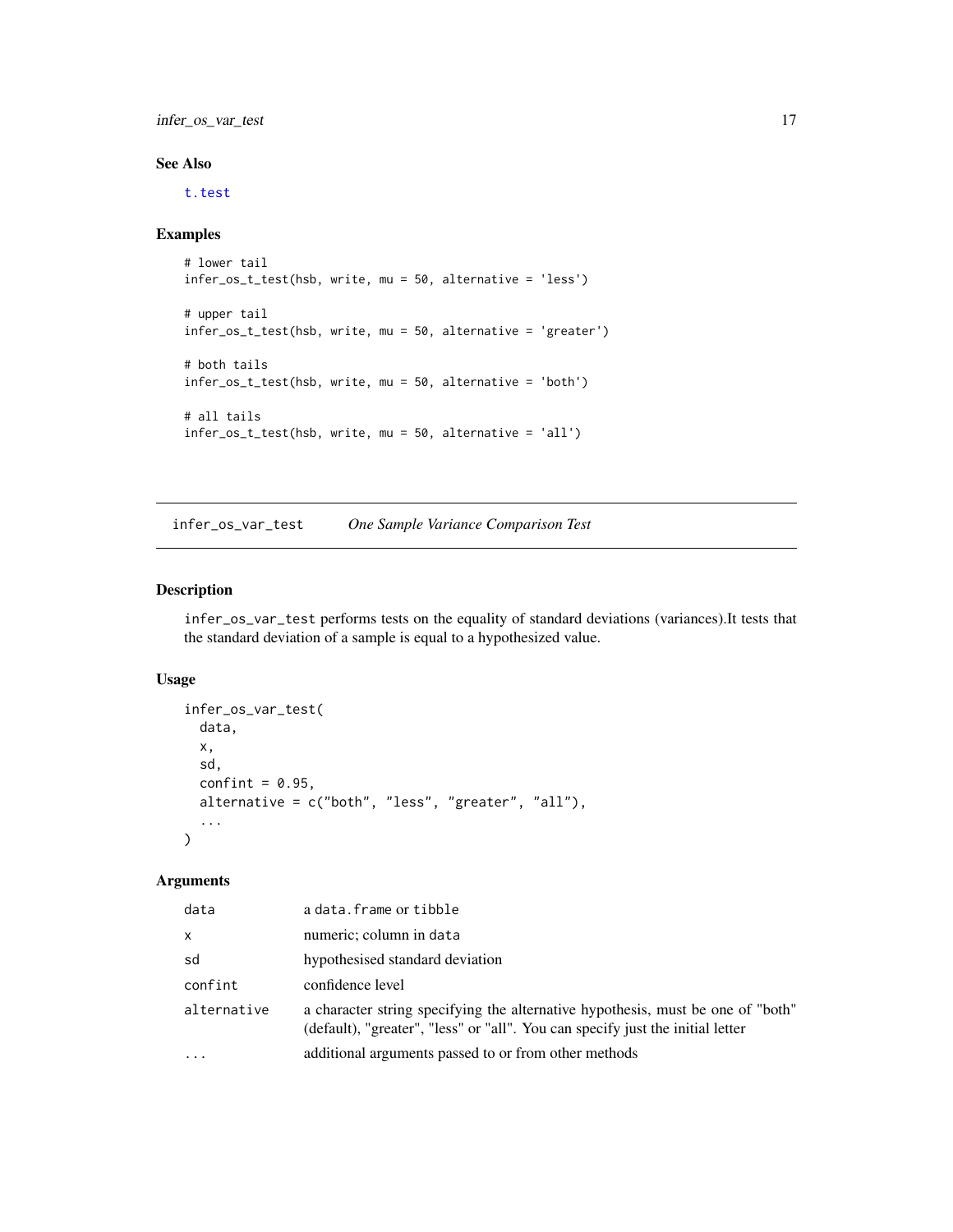#### Value

infer\_os\_var\_test returns an object of class "infer\_os\_var\_test". An object of class "infer\_os\_var\_test" is a list containing the following components:

| n        | number of observations                       |
|----------|----------------------------------------------|
| sd       | hypothesised standard deviation of x         |
| sigma    | observed standard deviation                  |
| se       | estimated standard error                     |
| chi      | chi-square statistic                         |
| df       | degrees of freedom                           |
| p_lower  | lower one-sided p-value                      |
| p_upper  | upper one-sided p-value                      |
| p_two    | two-sided p-value                            |
| xbar     | mean of x                                    |
| c_lwr    | lower confidence limit of standard deviation |
| $c$ _upr | upper confidence limit of standard deviation |
| var_name | name of x                                    |
| conf     | confidence level                             |
| type     | alternative hypothesis                       |

#### Deprecated Function

os\_vartest() has been deprecated. Instead use infer\_os\_var\_test().

#### References

Sheskin, D. J. 2007. Handbook of Parametric and Nonparametric Statistical Procedures, 4th edition. : Chapman & Hall/CRC.

#### See Also

[var.test](#page-0-0)

#### Examples

```
# lower tail
infer_os_var_test(mtcars, mpg, 5, alternative = 'less')
# upper tail
infer_os_var_test(mtcars, mpg, 5, alternative = 'greater')
# both tails
infer_os_var_test(mtcars, mpg, 5, alternative = 'both')
# all tails
infer_os_var_test(mtcars, mpg, 5, alternative = 'all')
```
<span id="page-17-0"></span>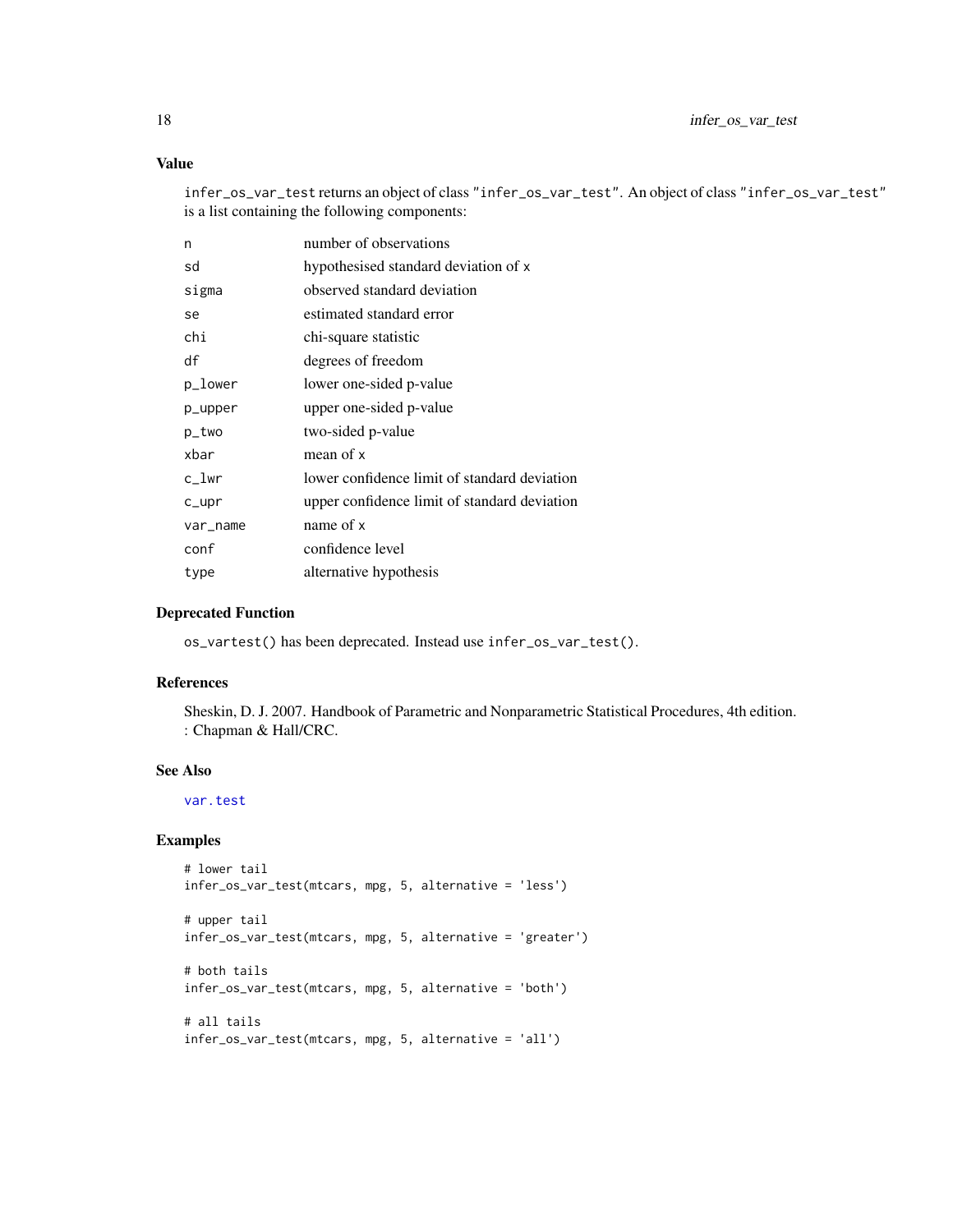#### <span id="page-18-0"></span>Description

runtest tests whether the observations of x are serially independent i.e. whether they occur in a random order, by counting how many runs there are above and below a threshold. By default, the median is used as the threshold. A small number of runs indicates positive serial correlation; a large number indicates negative serial correlation.

#### Usage

```
infer_runs_test(
  data,
  x,
  drop = FALSE,
  split = FALSE,
 mean = FALSE,
  threshold = NA
\lambda
```
#### Arguments

| data         | a data. frame or tibble                                                         |
|--------------|---------------------------------------------------------------------------------|
| $\mathsf{X}$ | numeric; column in data                                                         |
| drop         | logical; if TRUE, values equal to the threshold will be dropped from x          |
| split        | logical; if TRUE, data will be recoded in binary format                         |
| mean         | logical; if TRUE, mean will be used as threshold                                |
| threshold    | threshold to be used for counting runs, specify 0 if data is coded as a binary. |

#### Value

infer\_runs\_test returns an object of class "infer\_runs\_test". An object of class "infer\_runs\_test" is a list containing the following components:

| n              | number of observations         |
|----------------|--------------------------------|
| threshold      | within group sum of squares    |
| n below        | number below the threshold     |
| n above        | number above the threshold     |
| mean           | expected number of runs        |
| var            | variance of the number of runs |
| n runs         | number of runs                 |
| $\overline{z}$ | z statistic                    |
| р              | p-value of z                   |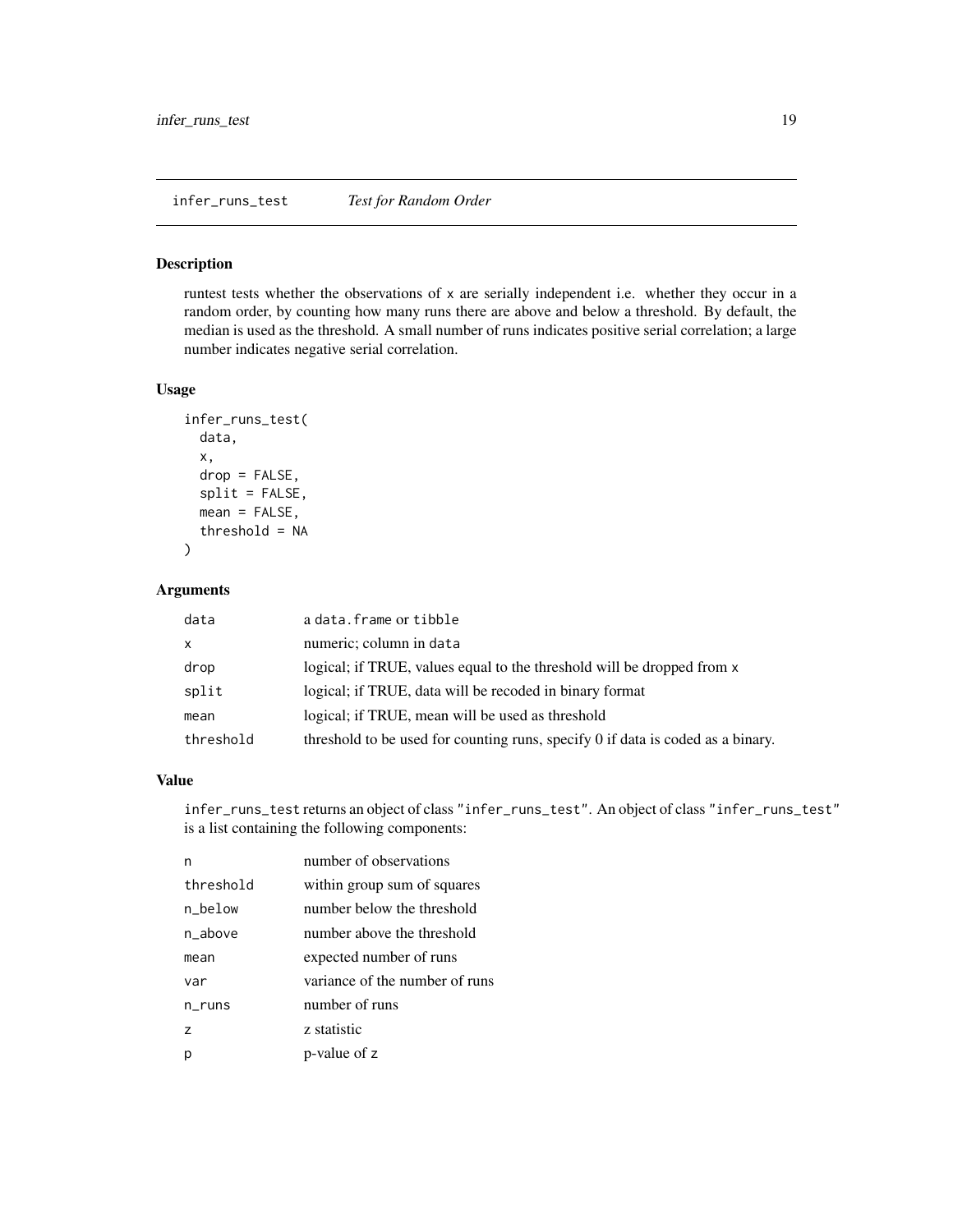#### <span id="page-19-0"></span>Deprecated Function

runs\_test() has been deprecated. Instead use infer\_runs\_test().

#### References

Sheskin, D. J. 2007. Handbook of Parametric and Nonparametric Statistical Procedures, 4th edition. : Chapman & Hall/CRC.

Edgington, E. S. 1961. Probability table for number of runs of signs of first differences in ordered series. Journal of the American Statistical Association 56: 156–159.

Madansky, A. 1988. Prescriptions for Working Statisticians. New York: Springer.

Swed, F. S., and C. Eisenhart. 1943. Tables for testing randomness of grouping in a sequence of alternatives. Annals of Mathematical Statistics 14: 66–87.

#### Examples

```
infer_runs_test(hsb, read)
infer_runs_test(hsb, read, drop = TRUE)
infer_runs_test(hsb, read, split = TRUE)
infer_runs_test(hsb, read, mean = TRUE)
infer_runs_test(hsb, read, threshold = 0)
```
infer\_ts\_ind\_ttest *Two Independent Sample t Test*

#### Description

infer\_ts\_ind\_ttest compares the means of two independent groups in order to determine whether there is statistical evidence that the associated population means are significantly different.

#### Usage

```
infer_ts_ind_ttest(
  data,
  x,
 y,
  confint = 0.95,
 alternative = c("both", "less", "greater", "all"),
  ...
)
```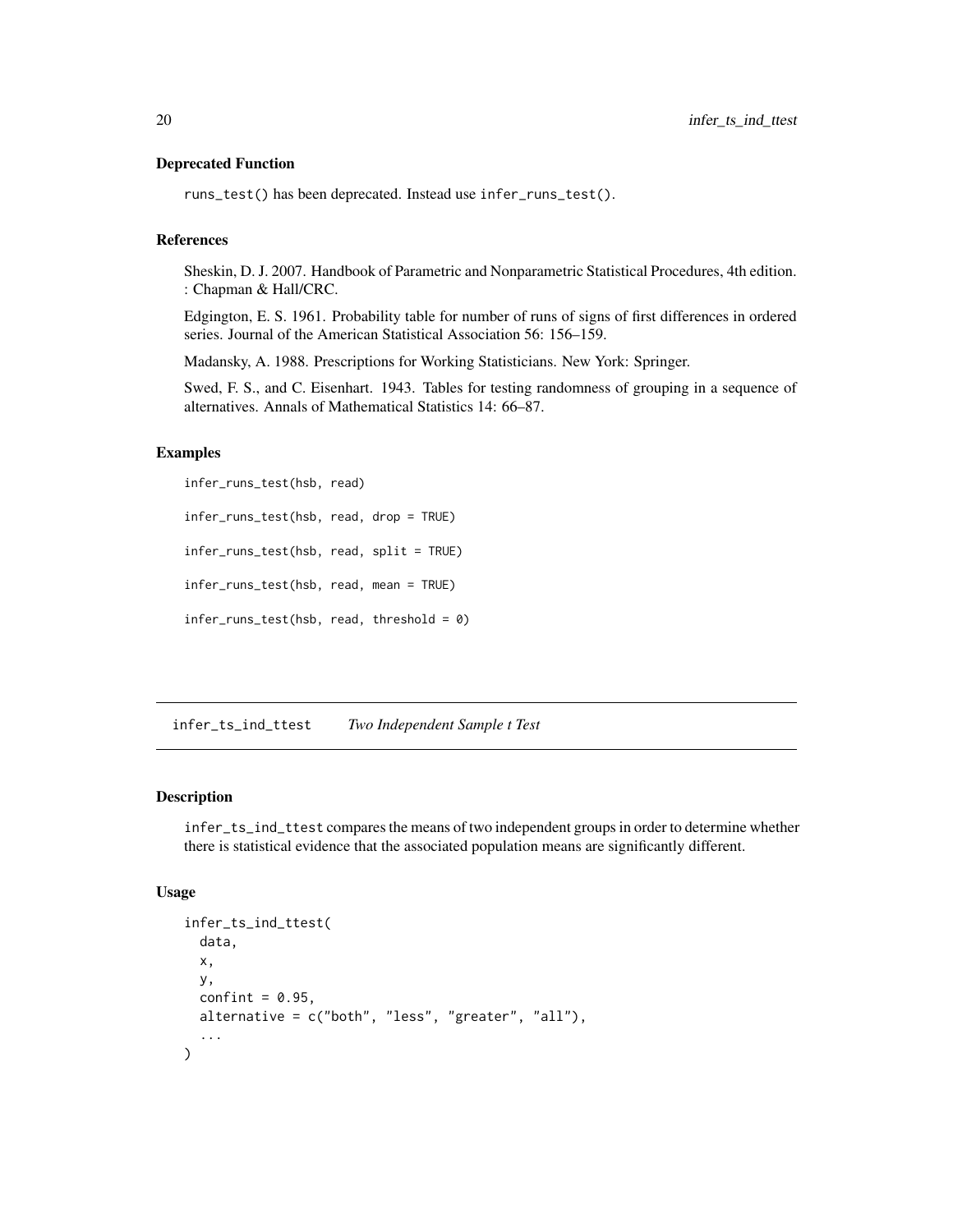#### Arguments

| data         | a data frame                                                                                                                                                      |
|--------------|-------------------------------------------------------------------------------------------------------------------------------------------------------------------|
| $\mathsf{x}$ | factor; a column in data                                                                                                                                          |
| V            | numeric; a column in data                                                                                                                                         |
| confint      | confidence level                                                                                                                                                  |
| alternative  | a character string specifying the alternative hypothesis, must be one of "both"<br>(default), "greater", "less" or "all". You can specify just the initial letter |
|              | additional arguments passed to or from other methods                                                                                                              |

#### Value

infer\_ts\_ind\_ttest returns an object of class "infer\_ts\_ind\_ttest". An object of class "infer\_ts\_ind\_ttest" is a list containing the following components:

| levels           | levels of x                                                                                 |
|------------------|---------------------------------------------------------------------------------------------|
| obs              | number of observations of y for each level of x                                             |
| n                | total number of observations                                                                |
| mean             | mean of y for each level of x                                                               |
| sd               | standard deviation of y for each level of x                                                 |
| se               | estimate of standard error of y for each level of x                                         |
| lower            | lower limit for the mean of y for each level of x                                           |
| upper            | upper limit for the mean of y for each level of x                                           |
| combined         | a data frame; mean, standard deviation, standard error and confidence limit of<br>mean of y |
| mean_diff        | difference in mean of y for the two groups of x                                             |
| se_dif           | estimate of the standard error for difference in mean of y for the two groups of x          |
| sd dif           | degrees of freedom                                                                          |
| conf_diff        | confidence interval for mean_diff                                                           |
| df_pooled        | degrees of freedom for the pooled method                                                    |
| df_satterthwaite |                                                                                             |
|                  | degrees of freedom for the Satterthwaite method                                             |
| t_pooled         | t statistic for the pooled method                                                           |
| t_satterthwaite  |                                                                                             |
|                  | t statistic for the Satterthwaite method                                                    |
| sig_pooled       | two-sided p-value for the pooled method                                                     |
| sig_pooled_l     | lower one-sided p-value for the pooled method                                               |
| sig_pooled_u     | upper one-sided p-value for the pooled method                                               |
| sig              | two-sided p-value for the Satterthwaite method                                              |
| sig_1            | lower one-sided p-value for the Satterthwaite method                                        |
| sig_u            | upper one-sided p-value for the Satterthwaite method                                        |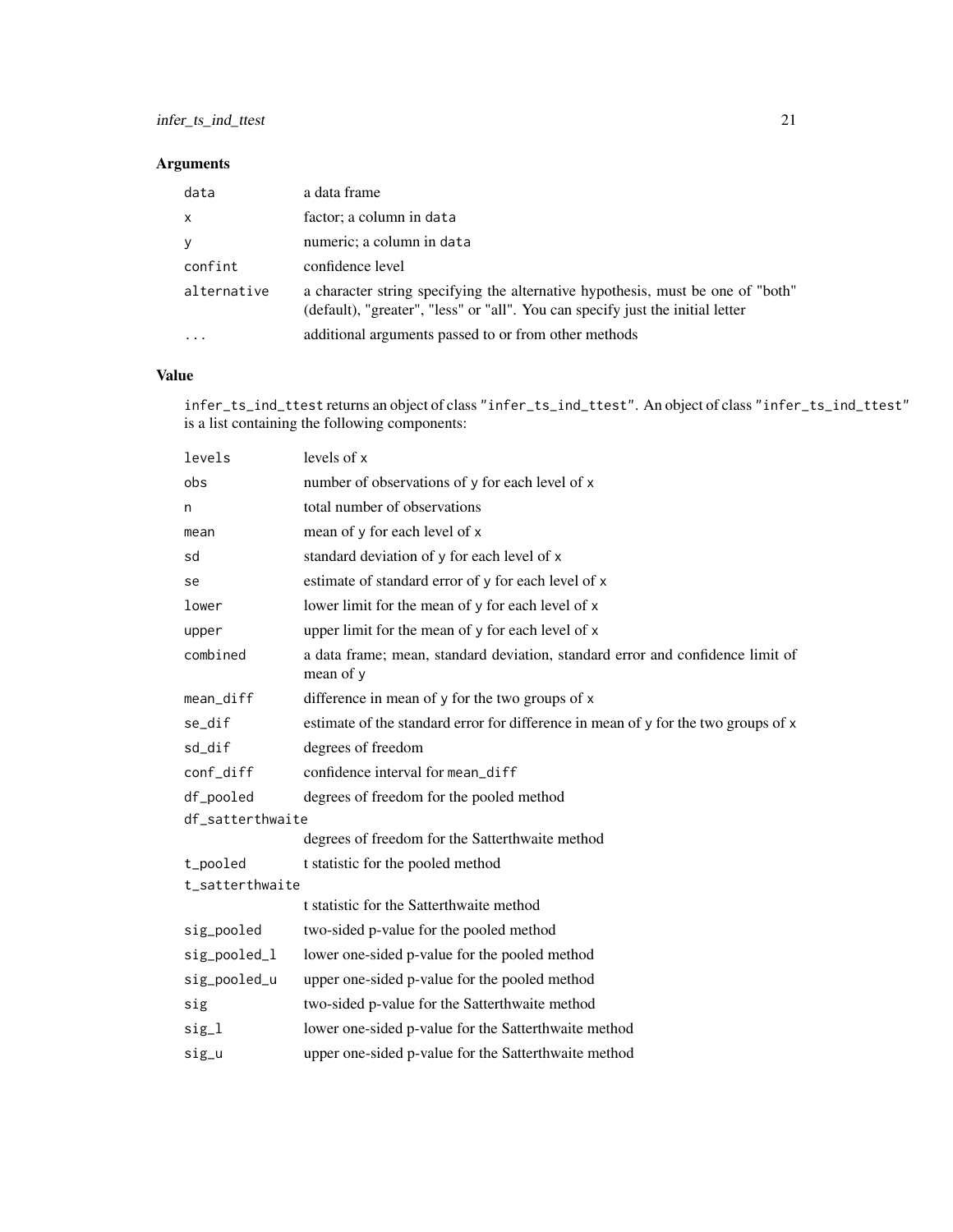<span id="page-21-0"></span>

| num_df      | numerator degrees of freedom for folded f test   |
|-------------|--------------------------------------------------|
| den_df      | denominator degrees of freedom for folded f test |
| f           | f value for the equality of variances test       |
| $f$ _sig    | p-value for the folded f test                    |
| var_v       | name of y                                        |
| confint     | confidence level                                 |
| alternative | alternative hypothesis                           |

#### Deprecated Function

ind\_ttest() has been deprecated. Instead use infer\_ts\_ind\_ttest().

#### References

Sheskin, D. J. 2007. Handbook of Parametric and Nonparametric Statistical Procedures, 4th edition. : Chapman & Hall/CRC.

#### See Also

[t.test](#page-0-0)

#### Examples

```
# lower tail
infer_ts_ind_ttest(hsb, female, write, alternative = 'less')
# upper tail
infer_ts_ind_ttest(hsb, female, write, alternative = 'greater')
# both tails
infer_ts_ind_ttest(hsb, female, write, alternative = 'both')
# all tails
infer_ts_ind_ttest(hsb, female, write, alternative = 'all')
```
infer\_ts\_paired\_ttest *Paired t test*

#### Description

infer\_ts\_paired\_ttest tests that two samples have the same mean, assuming paired data.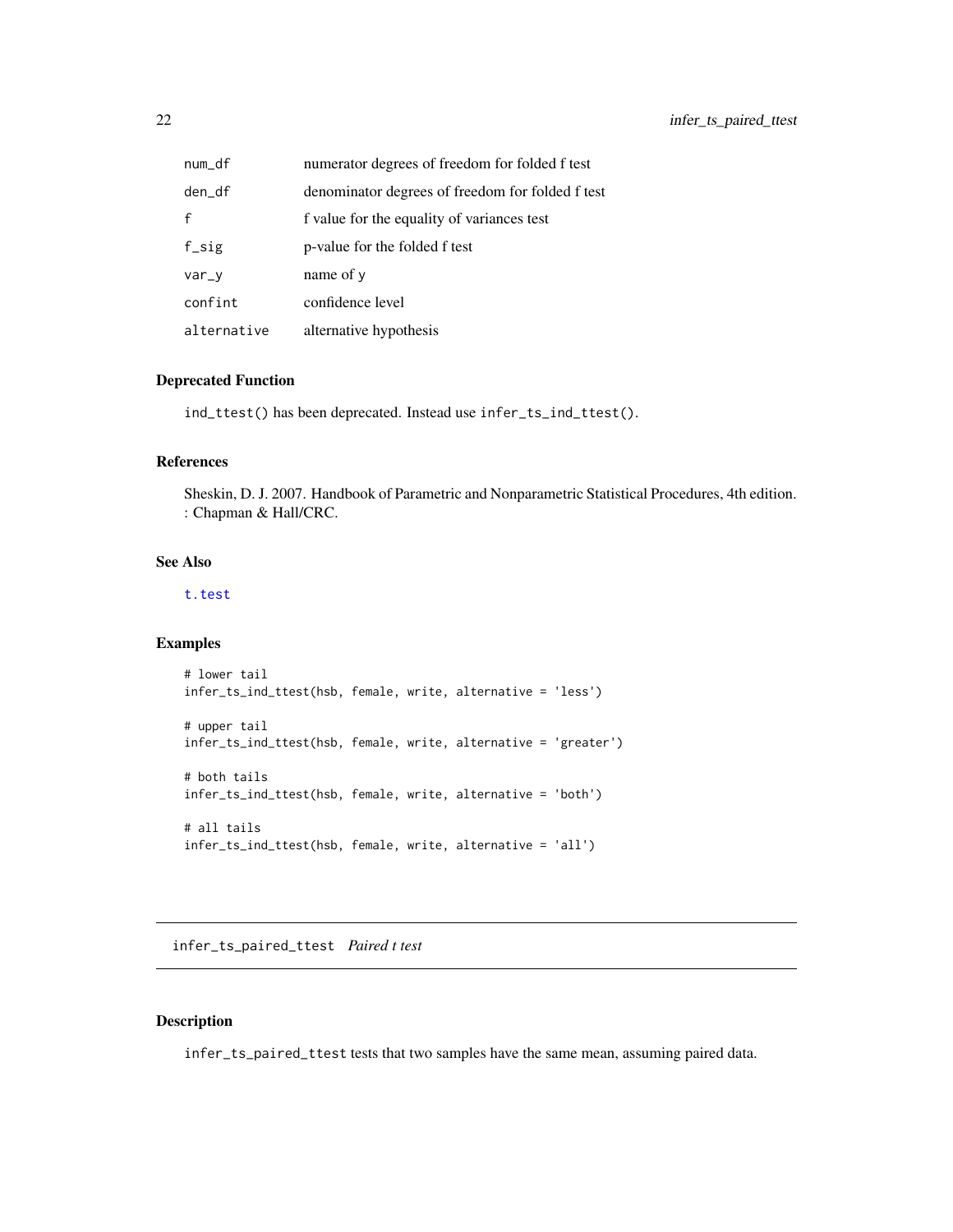infer\_ts\_paired\_ttest 23

#### Usage

```
infer_ts_paired_ttest(
  data,
  x,
  y,
  confint = 0.95,
  alternative = c("both", "less", "greater", "all")
\mathcal{L}
```
#### Arguments

| data        | a data. frame or tibble                                                                                                                                            |
|-------------|--------------------------------------------------------------------------------------------------------------------------------------------------------------------|
| X           | numeric; column in data                                                                                                                                            |
| V           | numeric; column in data                                                                                                                                            |
| confint     | confidence level                                                                                                                                                   |
| alternative | a character string specifying the alternative hypothesis, must be one of "both"<br>(default), "greater", "less" or "all". You can specify just the initial letter. |

#### Value

infer\_ts\_paired\_ttest returns an object of class "infer\_ts\_paired\_ttest". An object of class "infer\_ts\_paired\_ttest" is a list containing the following components:

| 0bs             | number of observations                                                   |
|-----------------|--------------------------------------------------------------------------|
| b               | mean, standard deviation and standard error of x, y and their difference |
| tstat           | t statistic                                                              |
| p_lower         | lower one-sided p-value                                                  |
| p_upper         | upper one-sided p-value                                                  |
| p_two_tail      | two sided p-value                                                        |
| corr            | Correlation of x and y                                                   |
| corsig          | p-value of correlation test                                              |
| $conf_$ int $1$ | confidence interval for mean of x                                        |
| $conf_$ int $2$ | confidence interval for mean of y                                        |
| conf_int_diff   | confidence interval for mean of difference of x and y                    |
| df              | degrees of freedom                                                       |
| confint         | confidence level                                                         |
| alternative     | alternative hypothesis                                                   |
| var_names       | names of x and y                                                         |
| хy              | string used in printing results of the test                              |
|                 |                                                                          |

#### Deprecated Function

paired\_ttest() has been deprecated. Instead use infer\_ts\_paired\_ttest().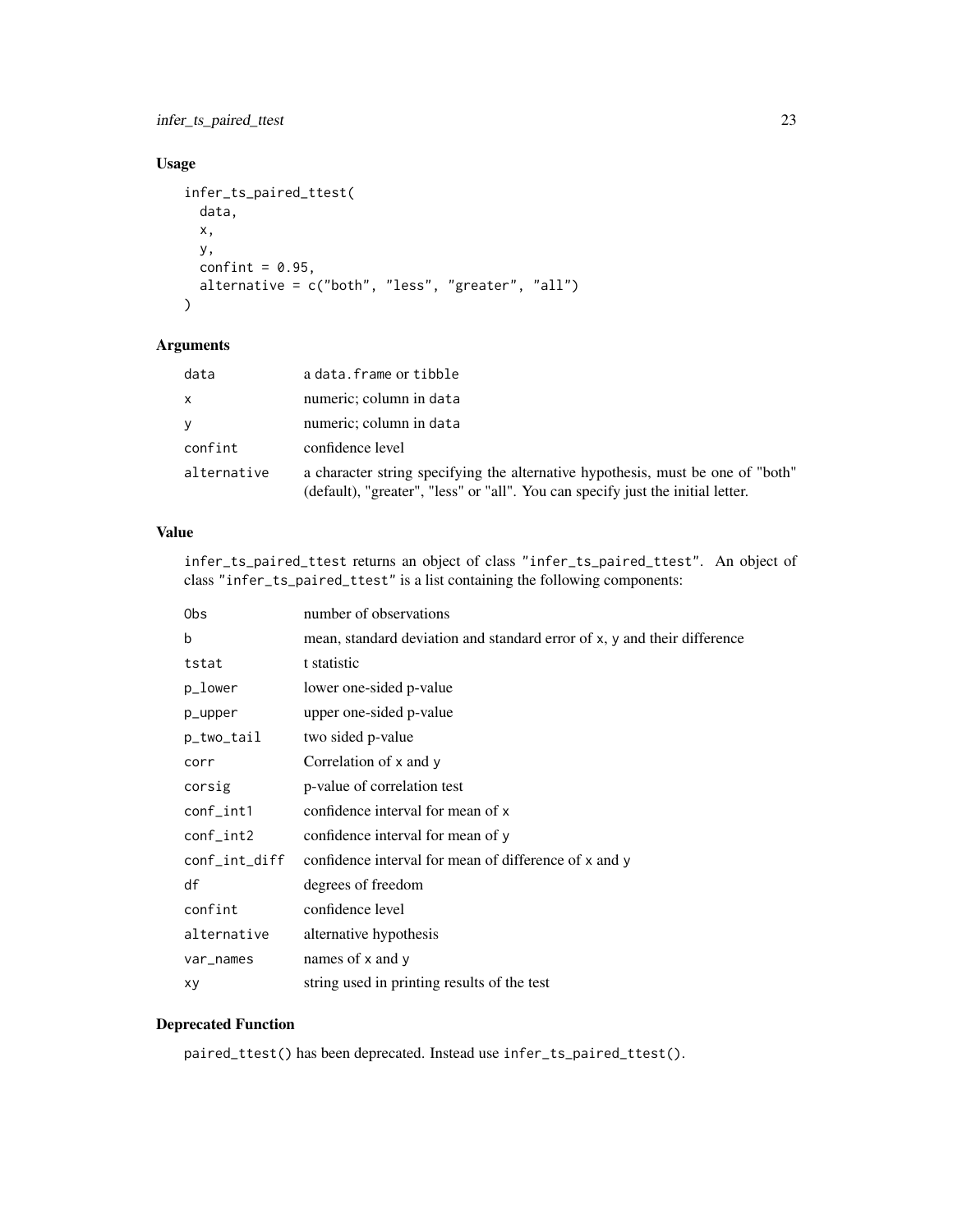#### References

Sheskin, D. J. 2007. Handbook of Parametric and Nonparametric Statistical Procedures, 4th edition. : Chapman & Hall/CRC.

#### See Also

[t.test](#page-0-0)

#### Examples

```
# lower tail
infer_ts_paired_ttest(hsb, read, write, alternative = 'less')
# upper tail
infer_ts_paired_ttest(hsb, read, write, alternative = 'greater')
# both tails
infer_ts_paired_ttest(hsb, read, write, alternative = 'both')
# all tails
infer_ts_paired_ttest(hsb, read, write, alternative = 'all')
```
infer\_ts\_prop\_test *Two Sample Test of Proportion*

#### Description

Tests on the equality of proportions using large-sample statistics. It tests that a sample has the same proportion within two independent groups or two samples have the same proportion.

#### Usage

```
infer_ts_prop_test(
 data,
 var1,
 var2,
 alternative = c("both", "less", "greater", "all"),
  ...
)
infer_ts_prop_group(
 data,
 var,
 group,
  alternative = c("both", "less", "greater", "all")
\lambdainfer_ts_prop_calc(
```
<span id="page-23-0"></span>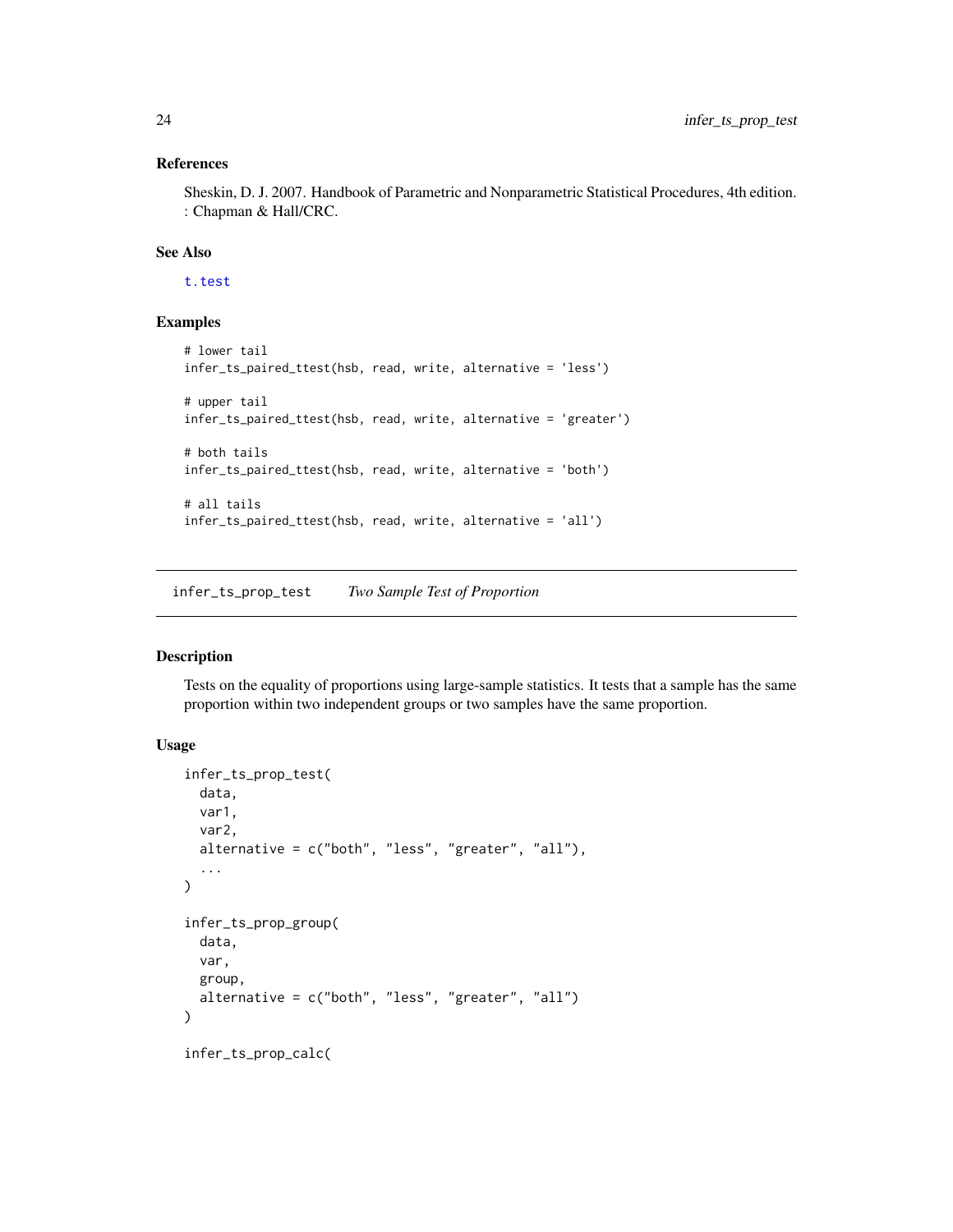#### infer\_ts\_prop\_test 25

```
n1,
 n2,
 p1,
 p2,
 alternative = c("both", "less", "greater", "all"),
  ...
\mathcal{L}
```
#### Arguments

| data             | a data. frame or tibble                                                                                                                                           |
|------------------|-------------------------------------------------------------------------------------------------------------------------------------------------------------------|
| var1             | factor; column in data                                                                                                                                            |
| var <sub>2</sub> | factor; column in data                                                                                                                                            |
| alternative      | a character string specifying the alternative hypothesis, must be one of "both"<br>(default), "greater", "less" or "all". You can specify just the initial letter |
| $\cdot$          | additional arguments passed to or from other methods                                                                                                              |
| n1               | sample 1 size                                                                                                                                                     |
| n2               | sample 2 size                                                                                                                                                     |
| p1               | sample 1 proportion                                                                                                                                               |
| p <sub>2</sub>   | sample 2 proportion                                                                                                                                               |
| var              | factor; column in data                                                                                                                                            |
| group            | factor; column in data                                                                                                                                            |
|                  |                                                                                                                                                                   |

#### Value

an object of class "infer\_ts\_prop\_test". An object of class "infer\_ts\_prop\_test" is a list containing the following components:

| n1    | sample 1 size           |
|-------|-------------------------|
| n2    | sample 2 size           |
| phat1 | sample 1 proportion     |
| phat2 | sample 2 proportion     |
| z     | z statistic             |
| sig   | p-value for z statistic |
| alt   | alternative hypothesis  |

#### Deprecated Functions

infer\_ts\_prop\_test(), infer\_ts\_prop\_grp() and infer\_ts\_prop\_calc() have been deprecated. Instead use infer\_ts\_prop\_test(), infer\_ts\_prop\_group() and infer\_ts\_prop\_calc().

#### References

Sheskin, D. J. 2007. Handbook of Parametric and Nonparametric Statistical Procedures, 4th edition. : Chapman & Hall/CRC.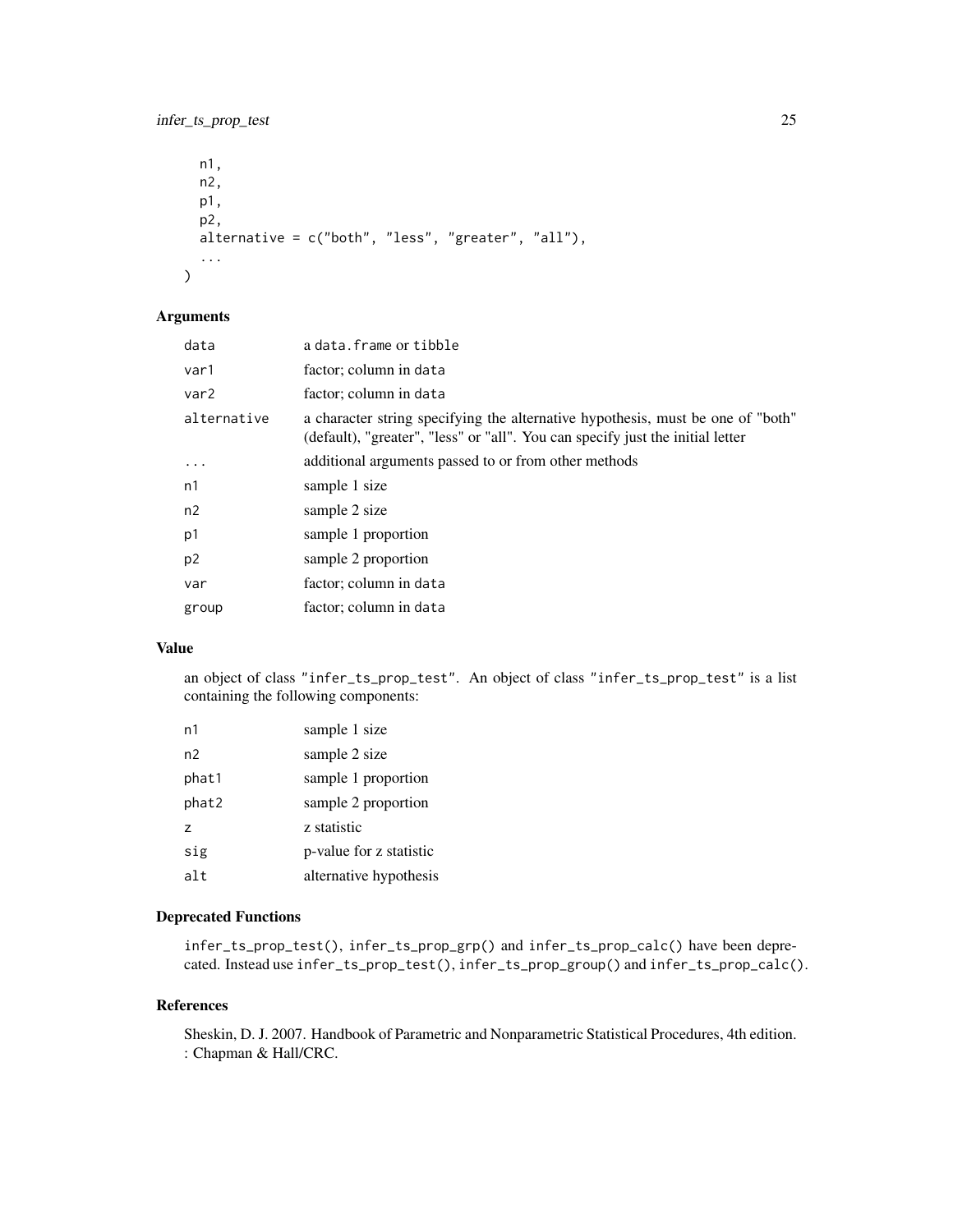#### See Also

[prop.test](#page-0-0)

#### Examples

```
# using variables
# lower tail
infer_ts_prop_test(treatment, treatment1, treatment2,
alternative = 'less')
# using groups
# lower tail
infer_ts_prop_group(treatment2, outcome, female,
alternative = 'less')
# using sample size and proportions
# lower tail
infer\_ts\_prop\_calc(n1 = 30, n2 = 25, p1 = 0.3, p2 = 0.5, alternative = 'less')
```
infer\_ts\_var\_test *Two Sample Variance Comparison Test*

#### Description

infer\_ts\_var\_test performs tests on the equality of standard deviations (variances).

#### Usage

```
infer_ts_var_test(
 data,
  ...,
 group_var = NULL,
 alternative = c("less", "greater", "all")
\mathcal{L}
```
#### Arguments

| data        | a data. frame or tibble                                                                                                                                            |
|-------------|--------------------------------------------------------------------------------------------------------------------------------------------------------------------|
| .           | numeric; column(s) in data                                                                                                                                         |
| group_var   | factor; column in data                                                                                                                                             |
| alternative | a character string specifying the alternative hypothesis, must be one of "both"<br>(default), "greater", "less" or "all". You can specify just the initial letter. |

<span id="page-25-0"></span>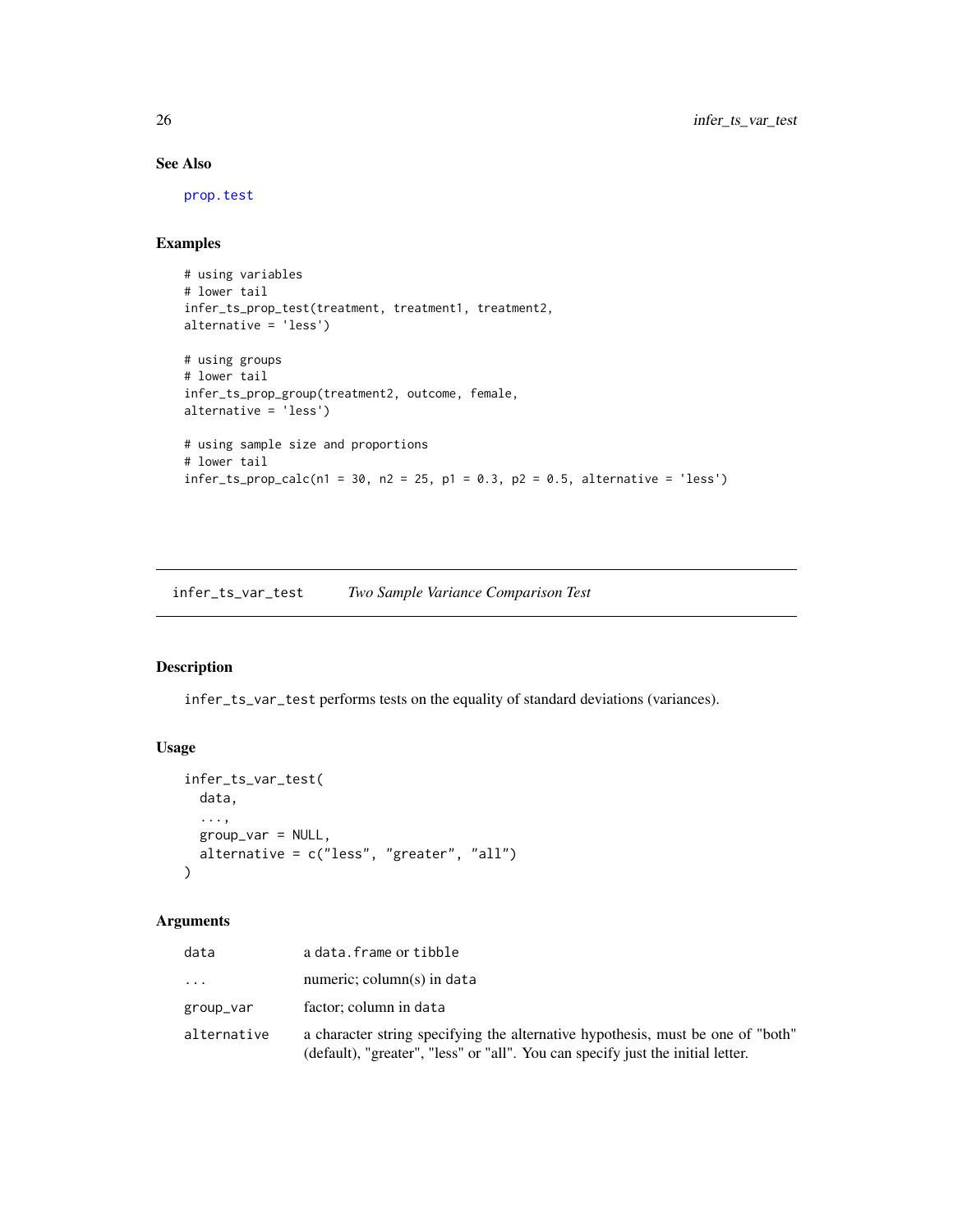#### <span id="page-26-0"></span>Value

infer\_ts\_var\_test returns an object of class "infer\_ts\_var\_test". An object of class "infer\_ts\_var\_test" is a list containing the following components:

| f        | f statistic                                                 |
|----------|-------------------------------------------------------------|
| lower    | lower one-sided p-value                                     |
| upper    | upper one-sided p-value                                     |
| two_tail | two-sided p-value                                           |
| vars     | variances for each level of the grouping variable           |
| avgs     | means for each level of the grouping variable               |
| sds      | standard deviations for each level of the grouping variable |
| ses      | standard errors for each level of the grouping variable     |
| avg      | combined mean                                               |
| sd       | combined standard deviation                                 |
| se       | estimated combined standard error                           |
| n1       | numerator degrees of freedom                                |
| n2       | denominator degrees of freedom                              |
| lens     | number of observations for each level of grouping variable  |
| len      | number of observations                                      |
| lev      | levels of the grouping variable                             |
| type     | alternative hypothesis                                      |

#### Deprecated Function

var\_test() has been deprecated. Instead use infer\_ts\_var\_test().

#### References

Sheskin, D. J. 2007. Handbook of Parametric and Nonparametric Statistical Procedures, 4th edition. : Chapman & Hall/CRC.

#### See Also

[var.test](#page-0-0)

#### Examples

```
# using grouping variable
infer_ts_var_test(hsb, read, group_var = female, alternative = 'less')
# using two variables
infer_ts_var_test(hsb, read, write, alternative = 'less')
```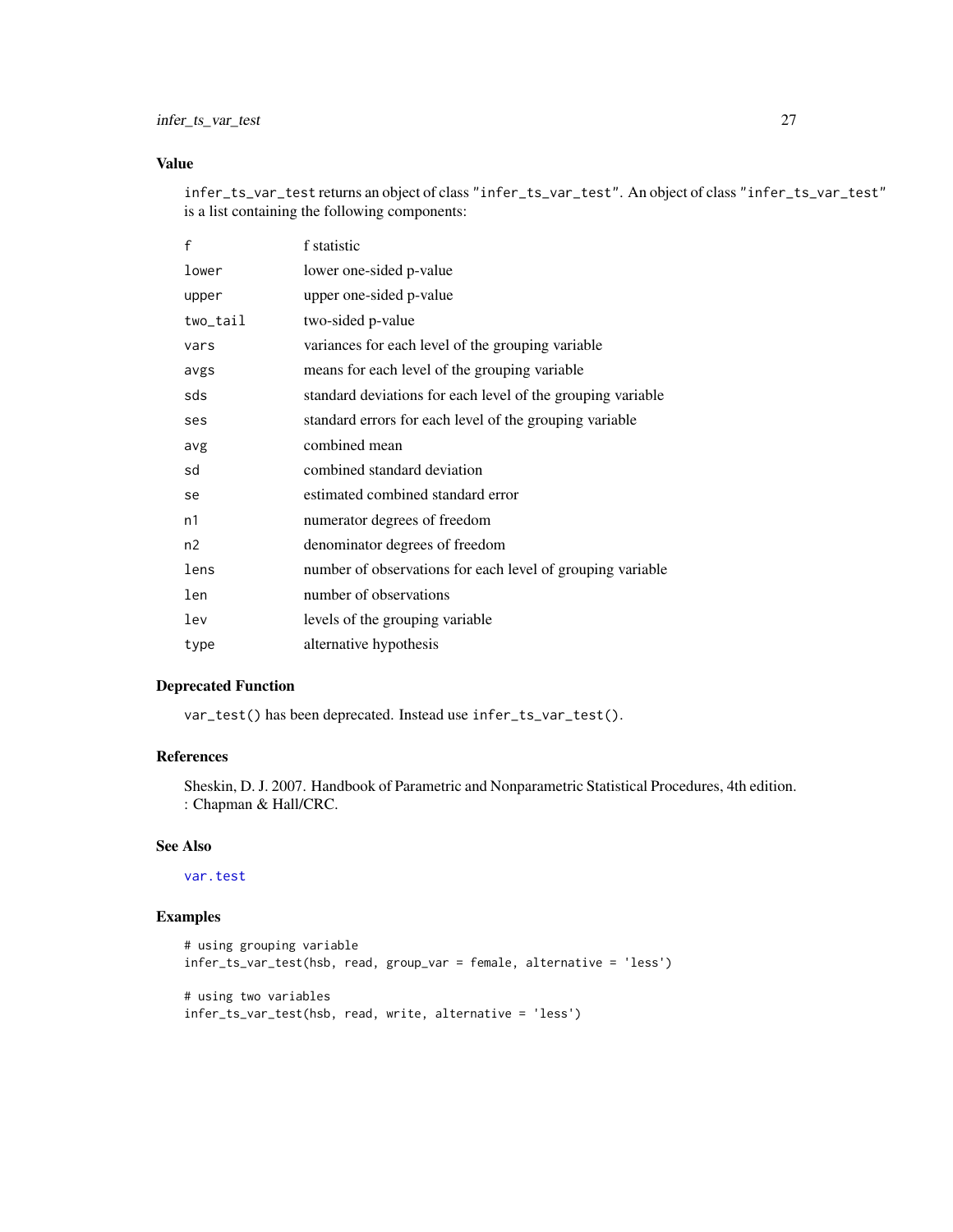<span id="page-27-0"></span>

#### Description

A dataset containing information about two treatments

#### Usage

treatment

#### Format

A data frame with 50 rows and 2 variables:

treatment1 result of treatment type 1

treatment2 result of treatment type 2

treatment2 *Dummy data set for 2 Sample Proportion test*

#### Description

A dataset containing information about treatment outcomes

#### Usage

treatment2

#### Format

A data frame with 200 rows and 2 variables:

outcome outcome of treatment

female gender of patient, 0 for male and 1 for female